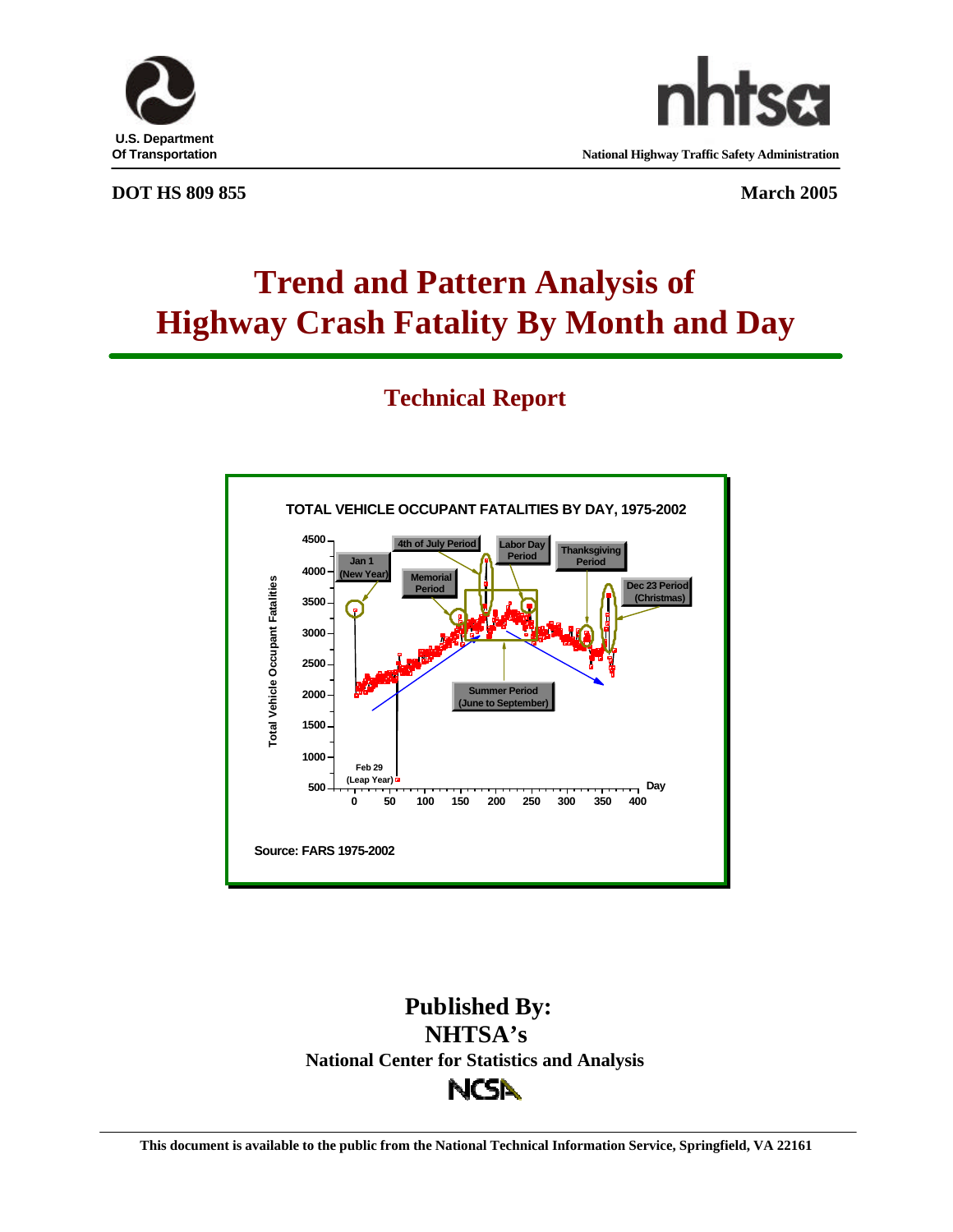Technical Report Documentation Page

| rechnical Report Documentation Page<br>1. Report No.                                                                                                                                                                                                                                                                                                                                                                                                                                                                                                                                                                                                                                                                                                           | 2. Government Accession No.                                                                                                             |                                           | 3. Recipient's Catalog No.      |                                       |  |
|----------------------------------------------------------------------------------------------------------------------------------------------------------------------------------------------------------------------------------------------------------------------------------------------------------------------------------------------------------------------------------------------------------------------------------------------------------------------------------------------------------------------------------------------------------------------------------------------------------------------------------------------------------------------------------------------------------------------------------------------------------------|-----------------------------------------------------------------------------------------------------------------------------------------|-------------------------------------------|---------------------------------|---------------------------------------|--|
| <b>DOT HS 809 855</b>                                                                                                                                                                                                                                                                                                                                                                                                                                                                                                                                                                                                                                                                                                                                          |                                                                                                                                         |                                           |                                 |                                       |  |
| 4. Title and Subtitle                                                                                                                                                                                                                                                                                                                                                                                                                                                                                                                                                                                                                                                                                                                                          |                                                                                                                                         |                                           | 5. Report Date                  |                                       |  |
|                                                                                                                                                                                                                                                                                                                                                                                                                                                                                                                                                                                                                                                                                                                                                                |                                                                                                                                         |                                           | March 2005                      |                                       |  |
| <b>Trend and Pattern Analysis of Highway</b>                                                                                                                                                                                                                                                                                                                                                                                                                                                                                                                                                                                                                                                                                                                   |                                                                                                                                         |                                           | 6. Performing Organization Code |                                       |  |
| <b>Crash Fatality By Month and Day</b>                                                                                                                                                                                                                                                                                                                                                                                                                                                                                                                                                                                                                                                                                                                         |                                                                                                                                         |                                           | <b>NPO-120</b>                  |                                       |  |
| 7. Author(s)                                                                                                                                                                                                                                                                                                                                                                                                                                                                                                                                                                                                                                                                                                                                                   |                                                                                                                                         |                                           |                                 | 8. Performing Organization Report No. |  |
| Cejun Liu*, Chou-Lin Chen <sup>†</sup> , and Dennis Utter <sup>†</sup>                                                                                                                                                                                                                                                                                                                                                                                                                                                                                                                                                                                                                                                                                         |                                                                                                                                         |                                           |                                 |                                       |  |
| 9. Performing Organization Name and Address                                                                                                                                                                                                                                                                                                                                                                                                                                                                                                                                                                                                                                                                                                                    |                                                                                                                                         |                                           | 10. Work Unit No. (TRAIS)       |                                       |  |
| * Program Analyst, employed by Rainbow Technology Inc., working for the                                                                                                                                                                                                                                                                                                                                                                                                                                                                                                                                                                                                                                                                                        |                                                                                                                                         |                                           |                                 |                                       |  |
| Mathematical Analysis Division, National Center for Statistics and Analysis,                                                                                                                                                                                                                                                                                                                                                                                                                                                                                                                                                                                                                                                                                   |                                                                                                                                         |                                           | 11. Contract or Grant No.       |                                       |  |
| NHTSA.                                                                                                                                                                                                                                                                                                                                                                                                                                                                                                                                                                                                                                                                                                                                                         |                                                                                                                                         |                                           |                                 |                                       |  |
| Ť,<br>Mathematical Statisticians, Mathematical Analysis Division, National<br>Center for Statistics and Analysis, NHTSA.                                                                                                                                                                                                                                                                                                                                                                                                                                                                                                                                                                                                                                       |                                                                                                                                         |                                           |                                 |                                       |  |
| 12. Sponsoring Agency Name and Address                                                                                                                                                                                                                                                                                                                                                                                                                                                                                                                                                                                                                                                                                                                         |                                                                                                                                         |                                           |                                 | 13. Type of Report and Period Covered |  |
| Mathematical Analysis Division, National Center for Statistics and Analysis<br>National Highway Traffic Safety Administration                                                                                                                                                                                                                                                                                                                                                                                                                                                                                                                                                                                                                                  |                                                                                                                                         |                                           |                                 | NHTSA Technical Report                |  |
| U.S. Department of Transportation                                                                                                                                                                                                                                                                                                                                                                                                                                                                                                                                                                                                                                                                                                                              |                                                                                                                                         |                                           | 14. Sponsoring Agency Code      |                                       |  |
| NPO-120, 400 Seventh Street, S.W.                                                                                                                                                                                                                                                                                                                                                                                                                                                                                                                                                                                                                                                                                                                              |                                                                                                                                         |                                           |                                 |                                       |  |
| Washington, D.C. 20590                                                                                                                                                                                                                                                                                                                                                                                                                                                                                                                                                                                                                                                                                                                                         |                                                                                                                                         |                                           |                                 |                                       |  |
| 15. Supplementary Notes<br>Authors wish to thank Joseph Tessmer, Jim Simons, Cathy Gotschall and other reviewers at NHTSA for useful<br>comments and Tom Bragan for proofreading this report.<br>Abstract                                                                                                                                                                                                                                                                                                                                                                                                                                                                                                                                                      |                                                                                                                                         |                                           |                                 |                                       |  |
| The objective of this study by the National Center for Statistics and Analysis (NCSA) was to examine the<br>trend and pattern of highway traffic crash fatality by month, day, and day of week for the period 1975-2002.<br>Data from NCSA's Fatality Analysis Reporting System (FARS), and the Federal Highway Administration<br>(FHWA) exposure data on Vehicle Miles Traveled (VMT) were used.<br>The trend and pattern of monthly and daily traffic crash fatalities varies significantly, depending on the<br>particular month, day, and day of week. Traffic safety offices will find this information useful to schedule<br>their safety and enforcement campaigns during the high crash times of the year for drivers, passengers, and<br>pedestrians. |                                                                                                                                         |                                           |                                 |                                       |  |
|                                                                                                                                                                                                                                                                                                                                                                                                                                                                                                                                                                                                                                                                                                                                                                |                                                                                                                                         |                                           |                                 |                                       |  |
| 17. Key Words<br>Trend, Pattern, Highway Crash Fatality, Month,                                                                                                                                                                                                                                                                                                                                                                                                                                                                                                                                                                                                                                                                                                | 18. Distribution Statement                                                                                                              |                                           |                                 |                                       |  |
| Day, Day of Week, Pedestrian, Occupant                                                                                                                                                                                                                                                                                                                                                                                                                                                                                                                                                                                                                                                                                                                         | Document is available to the public through the National<br>Technical Information Service, Springfield, VA 22161<br>http//:www.ntis.gov |                                           |                                 |                                       |  |
| 19. Security Classif. (of this report)                                                                                                                                                                                                                                                                                                                                                                                                                                                                                                                                                                                                                                                                                                                         | 20. Security Classif. (of this page)                                                                                                    |                                           | 21. No. of Pages                | 22. Price                             |  |
| Unclassified                                                                                                                                                                                                                                                                                                                                                                                                                                                                                                                                                                                                                                                                                                                                                   | Unclassified                                                                                                                            |                                           | 20                              |                                       |  |
| Form DOT F 1700.7 (8-72)                                                                                                                                                                                                                                                                                                                                                                                                                                                                                                                                                                                                                                                                                                                                       |                                                                                                                                         | Reproduction of completed page authorized |                                 |                                       |  |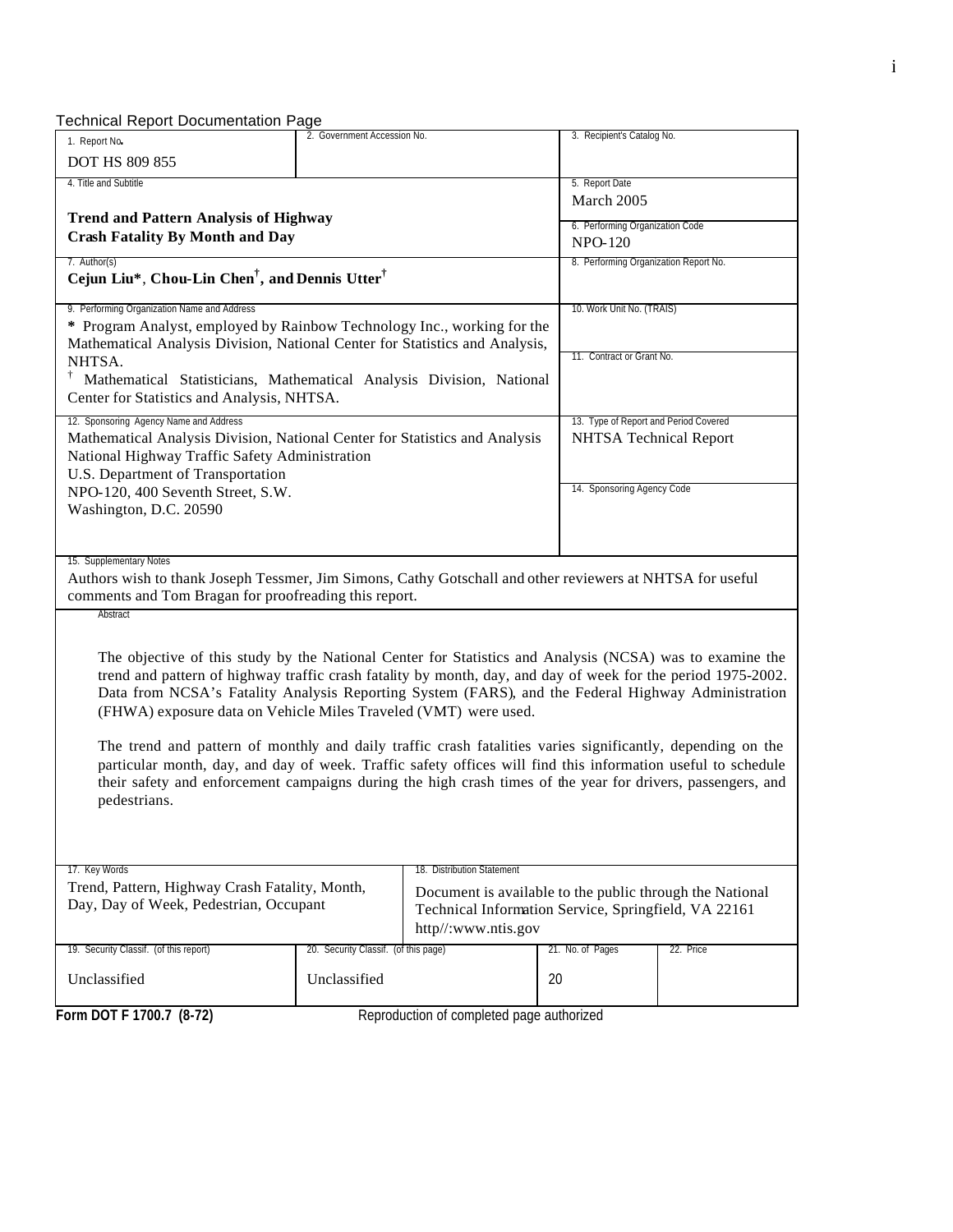# **Table of Contents**

| 4.2.1                                                      |
|------------------------------------------------------------|
| The Days with the Highest Pedestrian Fatalities14<br>4.2.2 |
|                                                            |
|                                                            |
|                                                            |
|                                                            |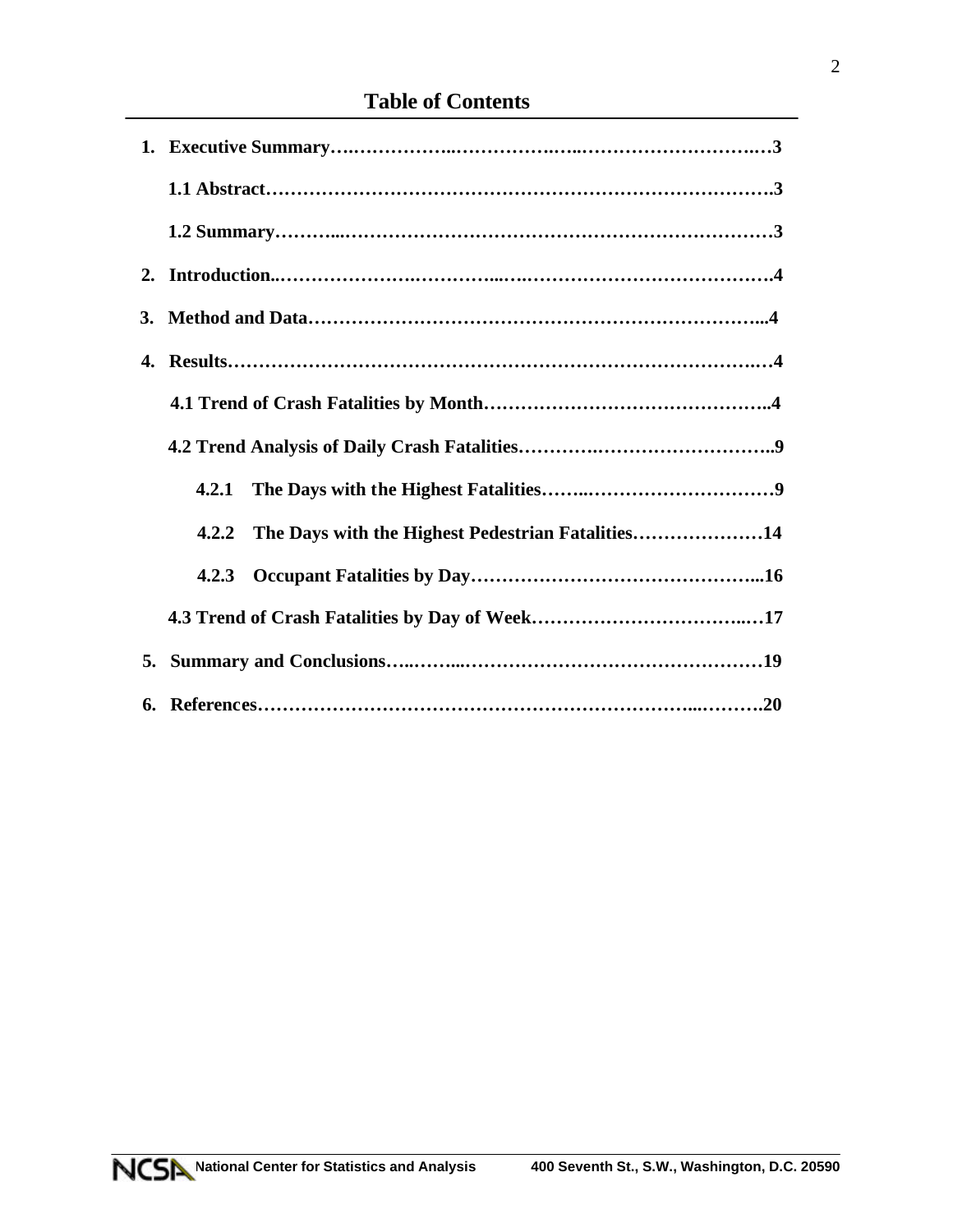### **1. Executive Summary**

# **1.1 Abstract**

*Objective* **–** This report presents an analysis on the trend and pattern of highway fatalities by month, day, and day of week in motor vehicle crashes.

*Method and Data* **–** The data for the period 1975-2002 are abstracted from the Fatality Analysis Reporting System (FARS). The Federal Highway Administration (FHWA) exposure data on Vehicle Miles Traveled (VMT) is also used for the analyses.

*Conclusion –* The trend and pattern of monthly and daily highway crash fatalities varies significantly, depending on the particular month, day, and day of the week. Detectable differences in historical patterns can be observed.

#### **1.2 Summary**

- Crash fatalities were higher and/or show a larger fluctuation in the early years as compared with those in recent years when the crash fatalities have remained relatively flat. The crash fatality rate per 100 million VMT shows a significantly declining pattern in the early years and a slow downward trend in recent years.
- Monthly fatalities and VMTs increase steadily from the lowest points in January and February, peak in July and August, then gradually decrease in the later months of the year. Monthly fatality rates steadily increase from the lowest points in February and March, and peak in the last quarter of the year.
- The four deadliest days on the road were July 4, July 3, December 23, and December 24, considering all years together from 1975 to 2002. Total daily fatalities over the period of 1975 to 2002 clearly illustrate an upward trend from January 1 to July 4, followed by a plateau of high fatalities during the summer period, then a downward trend after September. There are a number of outliers, which are associated with high fatality days.
- During the period of 1975 to 2002, the three deadliest days for pedestrians were December 23, January 1, and October 31, which coincide with Christmas-New Year Holidays and Halloween. During the period of 1975 to 2002, the daily pedestrian fatalities show a slowly downward trend from January 1 to July 4, then, the trend turns upward in a much higher rate.
- Between 1975 and 2002, there is small difference in the average daily fatalities among weekdays (Monday to Thursday). On the contrary, there is a relatively large reduction in average daily fatalities on weekends (Friday, Saturday, and Sunday).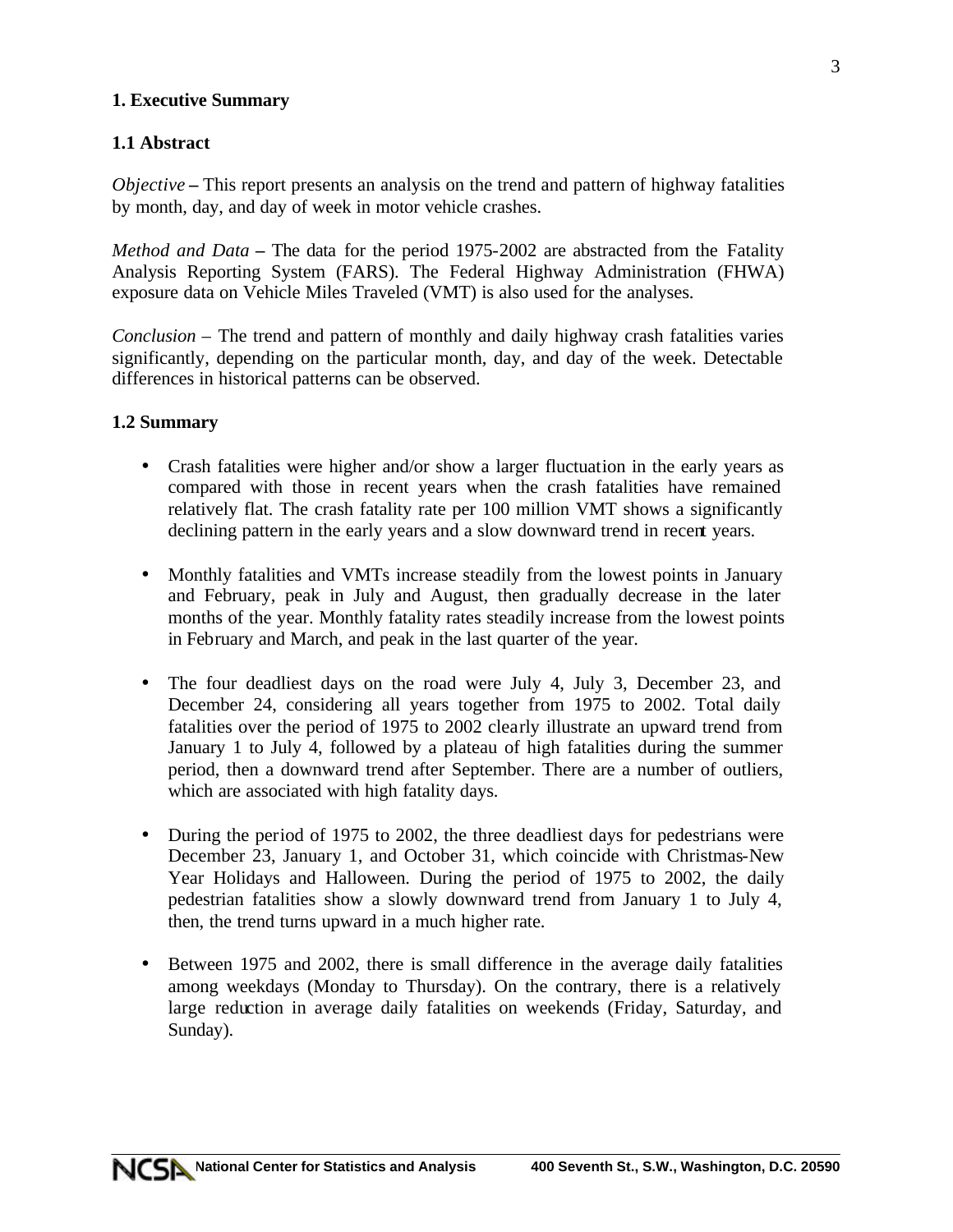# **2. Introduction**

Studies have shown that in the United States, the numbers of motor vehicle fatalities were usually higher in six holiday periods: New Year's, Memorial Day, the  $4<sup>th</sup>$  of July, Labor Day, Thanksgiving, and Christmas [1-3]. Recent analyses also indicate that July 4<sup>th</sup> and  $3<sup>rd</sup>$  are the two days with the first and the second highest crash fatalities based on the data from the Fatality Analysis Reporting System (FARS), 1986-2002 [4-7]. These analyses also indicate that January 1 and October 31 (Halloween) were the two days with the most pedestrian fatalities.

In this report, not only the days with the most crash fatalities but also the overall trend and pattern of highway crash fatalities by month, day, and day of week are investigated. Traffic safety offices will find this information useful to schedule their safety and enforcement campaigns during the high crash times of the year for drivers, passengers, and pedestrians.

The outline of this report is as follows: Section 3 presents the method and the data used in this report. Section 4.1 analyzes crash fatalities by month. Section 4.2 presents the analysis of daily crash fatalities, which includes the days with the highest fatalities, the days with the highest pedestrian fatalities and the trend analysis of daily occupant fatalities. The trend of crash fatalities by day of week is presented in Section 4.3.

# **3. Method and Data**

Descriptive statistics on highway crash fatalities by month and day are presented. Data from the Fatality Analysis Reporting System (FARS), 1975-2002 and Federal Highway Administration (FHWA) exposure data on Vehicle Miles Traveled (VMT) were used in the analyses.

# **4. Results**

# **4.1 Trend of Crash Fatalities by Month**

Figures 1 and 2 show how the monthly crash fatalities and fatality rates changed over the period of 1975 to 2002. For every month, crash fatalities were higher and/or show a larger fluctuation in the early years (up diagonal red shadow part) as compared with those in recent years (down diagonal green shadow part) when the crash fatalities have remained relatively flat. With regard to the crash fatality rate per 100 million VMT, it shows a significantly declining pattern in the early years (up diagonal red shadow part) and a slow downward trend in recent years (down diagonal green shadow part). Note the cutoff points between the "up diagonal red shadow part" and the "down diagonal green shadow part" in Figures 1 and 2 were determined based on the visualizations of the figures.

Relatively large fluctuations were seen in the yearly time series data as shown in Figures 1 and 2. To see the trend and pattern more clearly, we group the time series data in fiveyear increments. Table 1 contains the number of monthly fatalities and VMTs as well as fatality rates in five-year increments over the period of 1978 to 2002 (first two highest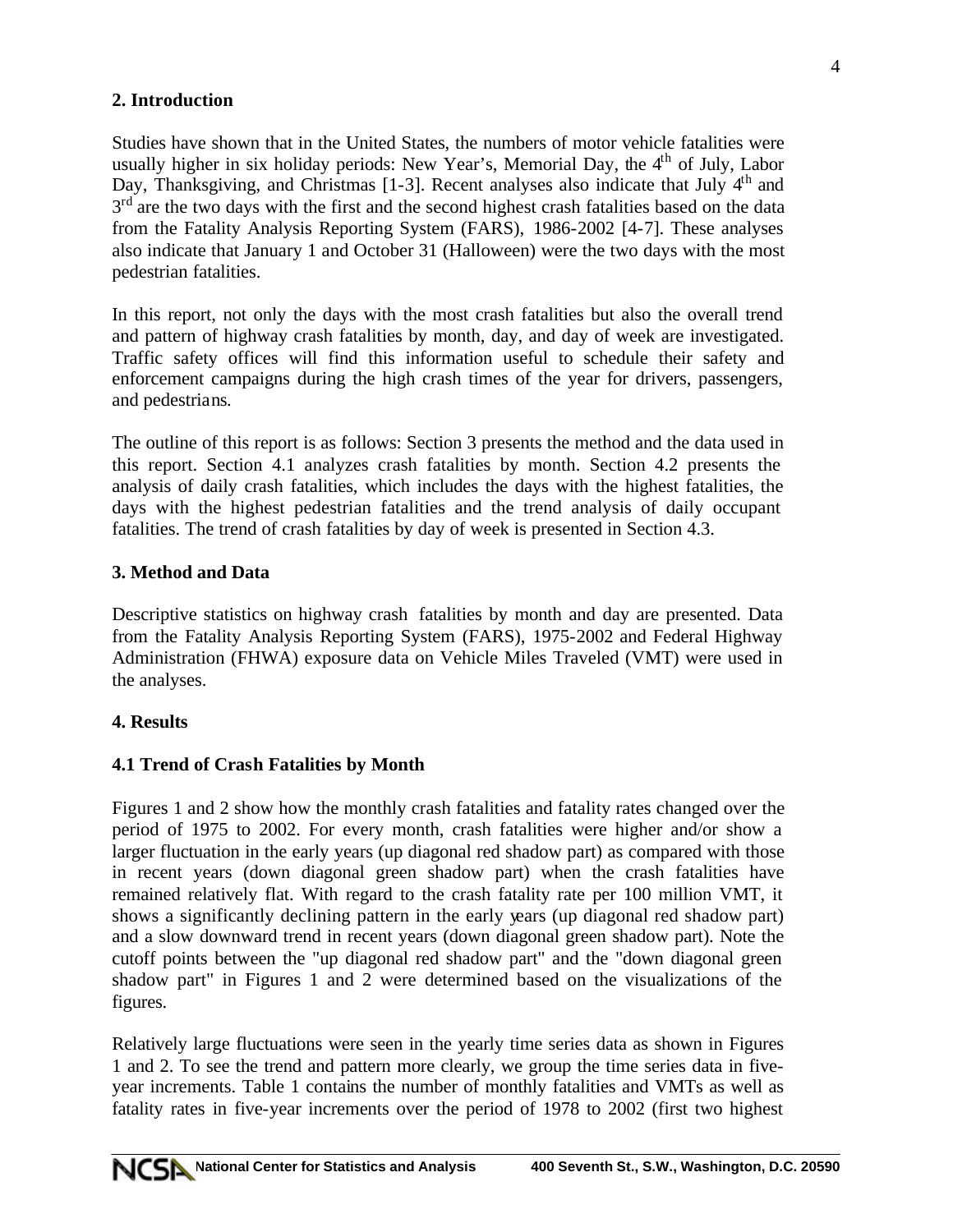values for each row are highlighted). For each five-year period, the monthly fatalities and VMTs increase steadily from the lowest points in January and February, peak in July and August, then gradually decrease in the later months of the year.

With respect to the fatality rate per 100 million VMT, the monthly fatality rates steadily increase from the lowest points in February and March, then peak in the last quarter of the year. In general, the differences in the rates are minuscule among later months.

The graphical presentation of the monthly fatality rates in Figure 3 clearly shows that while all monthly fatality rates illustrate a downward trend between 1978 and 2002, the rate of decrease is larger in the later months of the year than in the early months. Also, the range of the fatality rates (i.e., the highest fatality rate minus the lowest fatality rate) has been steadily narrowing over the years, indicating the difference in fatality rates among months is smaller in recent years (this feature is graphically illustrated by the rectangular boxes in the figure).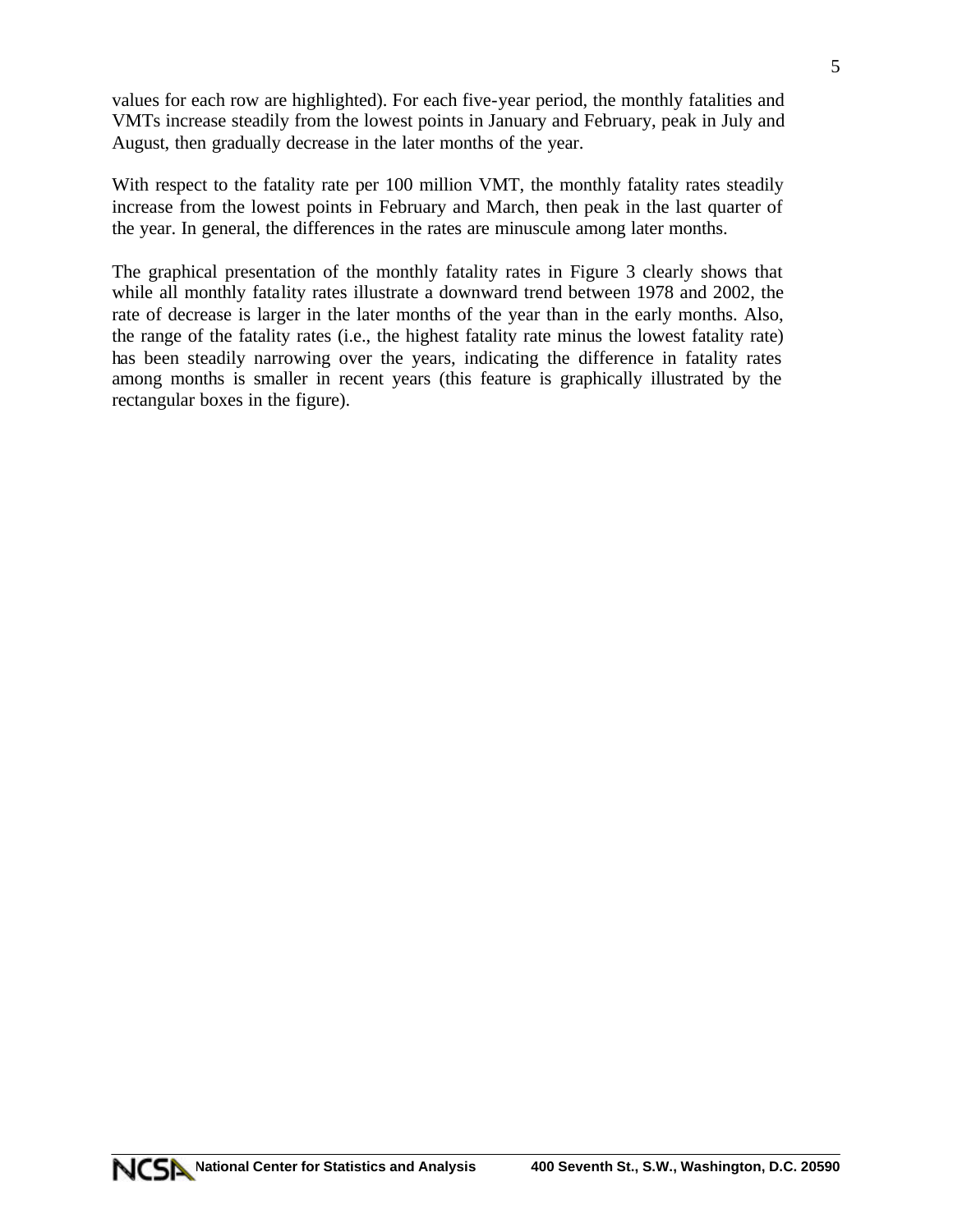

**Source: FARS 1975-2002**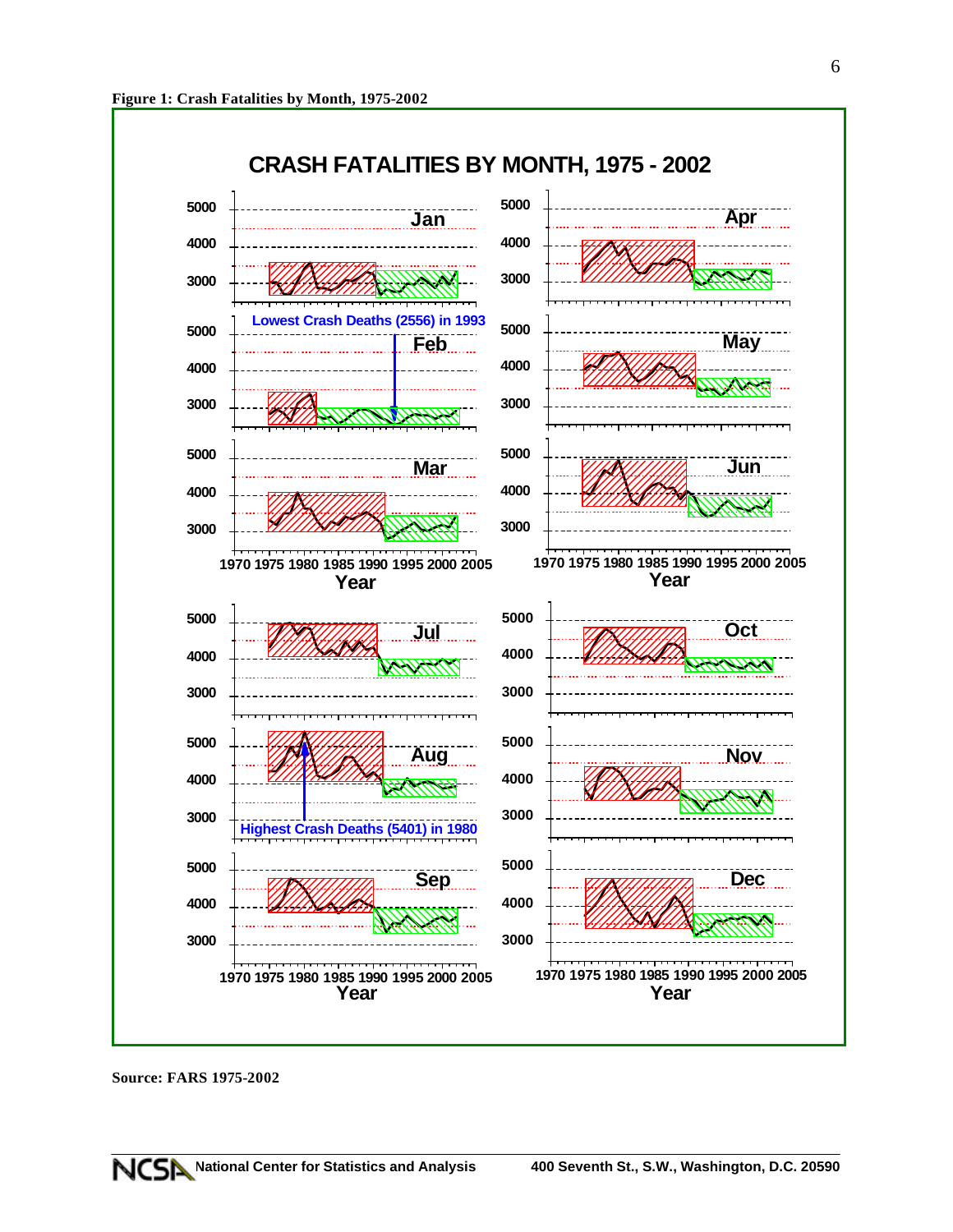

**Source: FARS 1975-2002**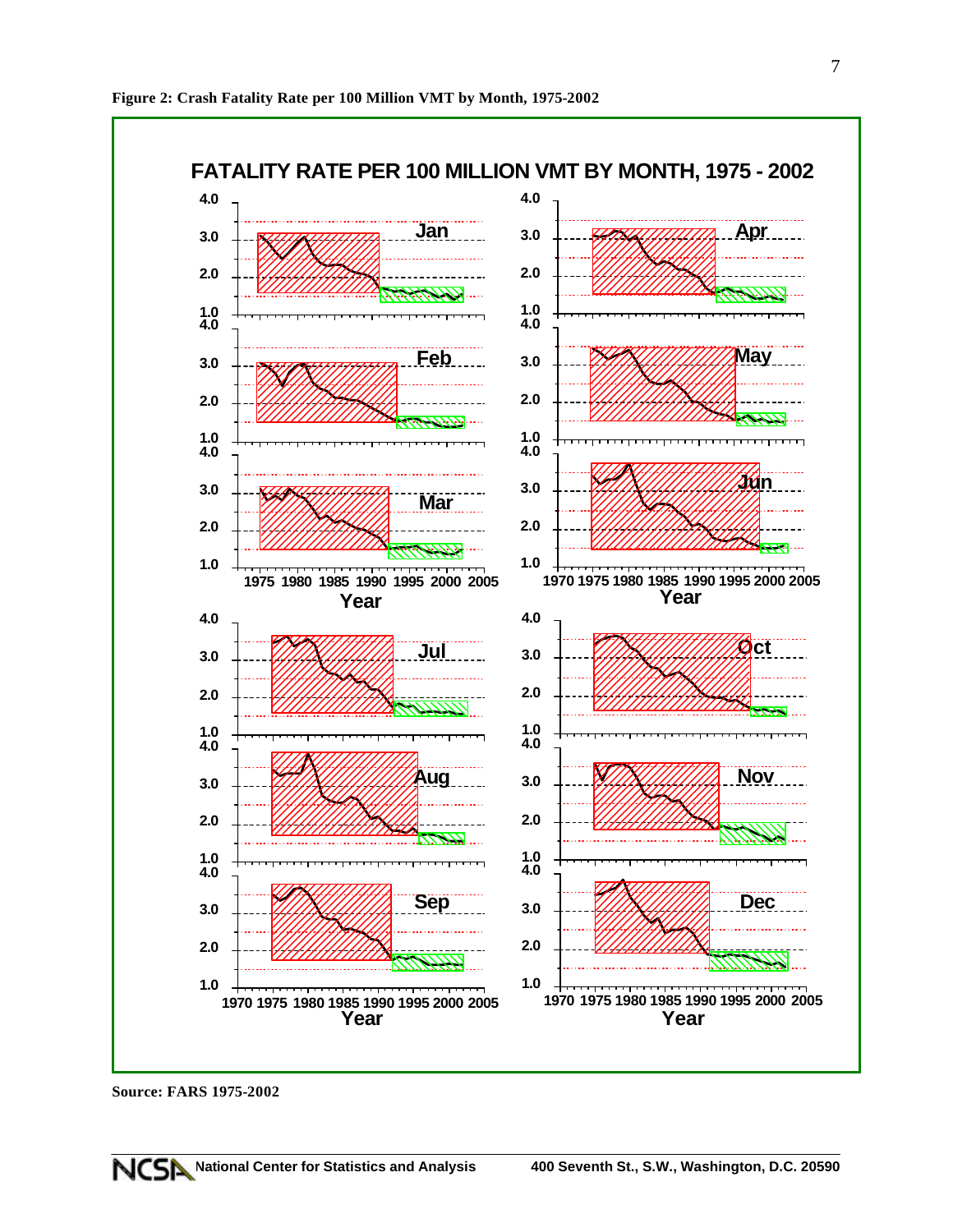| Table 1       |                 |            |            |            |         |            |         |                                                                                                 |         |            |         |            |            |
|---------------|-----------------|------------|------------|------------|---------|------------|---------|-------------------------------------------------------------------------------------------------|---------|------------|---------|------------|------------|
|               |                 |            |            |            |         |            |         | Fatalities, VMT and Fatality Rate per 100 Million VMT by Month and Year. Source: FARS 1978-2002 |         |            |         |            |            |
| <b>Period</b> |                 |            |            |            |         |            |         | <b>Month</b>                                                                                    |         |            |         |            |            |
|               | <b>Variable</b> | <b>Jan</b> | <b>Feb</b> | <b>Mar</b> | Apr     | <b>May</b> | Jun     | Jul                                                                                             | Aug     | <b>Sep</b> | Oct     | <b>Nov</b> | <b>Dec</b> |
|               | <b>Fatality</b> | 15707      | 15195      | 18187      | 19286   | 21338      | 22242   | 23618                                                                                           | 24249   | 22177      | 22162   | 20501      | 21099      |
| 1978          | <b>VMT</b>      | 566460     | 541283     | 637600     | 636288  | 672678     | 679410  | 712765                                                                                          | 724833  | 653939     | 669160  | 622356     | 624179     |
| $-1982$       | <b>Fatality</b> |            |            |            |         |            |         |                                                                                                 |         |            |         |            |            |
|               | <b>Rate</b>     | 2.77       | 2.81       | 2.85       | 3.03    | 3.17       | 3.27    | 3.31                                                                                            | 3.35    | 3.39       | 3.31    | 3.29       | 3.38       |
|               | <b>Fatality</b> | 14808      | 13573      | 16376      | 17026   | 19612      | 20447   | 21243                                                                                           | 22224   | 20106      | 20405   | 18909      | 18419      |
| 1983          | <b>VMT</b>      | 639003     | 608200     | 723301     | 731781  | 779626     | 789040  | 832303                                                                                          | 843361  | 756082     | 772511  | 715333     | 712663     |
| $-1987$       | <b>Fatality</b> |            |            |            |         |            |         |                                                                                                 |         |            |         |            |            |
|               | <b>Rate</b>     | 2.32       | 2.23       | 2.26       | 2.33    | 2.52       | 2.59    | 2.55                                                                                            | 2.64    | 2.66       | 2.64    | 2.64       | 2.58       |
|               | <b>Fatality</b> | 15307      | 14228      | 16454      | 16748   | 18682      | 19510   | 20665                                                                                           | 20766   | 19431      | 20038   | 17788      | 18409      |
| 1988          | <b>VMT</b>      | 797770     | 755594     | 884451     | 885764  | 940766     | 943012  | 976237                                                                                          | 984548  | 901315     | 923976  | 851330     | 854730     |
| $-1992$       | <b>Fatality</b> |            |            |            |         |            |         |                                                                                                 |         |            |         |            |            |
|               | <b>Rate</b>     | 1.92       | 1.88       | 1.86       | 1.89    | 1.99       | 2.07    | 2.12                                                                                            | 2.11    | 2.16       | 2.17    | 2.09       | 2.15       |
|               | <b>Fatality</b> | 14779      | 13503      | 15412      | 15905   | 17472      | 17977   | 19063                                                                                           | 19782   | 18027      | 19141   | 17848      | 17852      |
| 1993          | <b>VMT</b>      | 908423     | 860853     | 1001410    | 998900  | 1069919    | 1055869 | 1103626                                                                                         | 1106441 | 1019555    | 1044275 | 968592     | 982040     |
| $-1997$       | <b>Fatality</b> |            |            |            |         |            |         |                                                                                                 |         |            |         |            |            |
|               | <b>Rate</b>     | 1.63       | 1.57       | 1.54       | 1.59    | 1.63       | 1.70    | 1.73                                                                                            | 1.79    | 1.77       | 1.83    | 1.84       | 1.82       |
|               | <b>Fatality</b> | 15413      | 13995      | 15998      | 16061   | 18020      | 18230   | 19635                                                                                           | 19742   | 18360      | 18878   | 17702      | 18140      |
| 1998          | <b>VMT</b>      | 1016402    | 983898     | 1131722    | 1132542 | 1194233    | 1196620 | 1231715                                                                                         | 1234547 | 1125458    | 1182105 | 1113758    | 1115789    |
| $-2002$       | <b>Fatality</b> |            |            |            |         |            |         |                                                                                                 |         |            |         |            |            |
|               | <b>Rate</b>     | 1.52       | 1.42       | 1.41       | 1.42    | 1.51       | 1.52    | 1.59                                                                                            | 1.60    | 1.63       | 1.60    | 1.59       | 1.63       |
|               | <b>Fatality</b> | 76,014     | 70,494     | 82,427     | 85,026  | 95,124     | 98,406  | 104,224                                                                                         | 106,763 | 98,101     | 100,624 | 92,748     | 93,919     |
|               | <b>VMT</b>      | 3928058    | 3749828    | 4378484    | 4385275 | 4657222    | 4663951 | 4856646                                                                                         | 4893730 | 4456349    | 4592027 | 4271369    | 4289401    |
| <b>Total</b>  | <b>Fatality</b> |            |            |            |         |            |         |                                                                                                 |         |            |         |            |            |
|               | <b>Rate</b>     | 1.94       | 1.88       | 1.88       | 1.94    | 2.04       | 2.11    | 2.15                                                                                            | 2.18    | 2.20       | 2.19    | 2.17       | 2.19       |

**Figure 3: Average Fatality Rate per 100 Million VMT per five Year, 1978-2002**

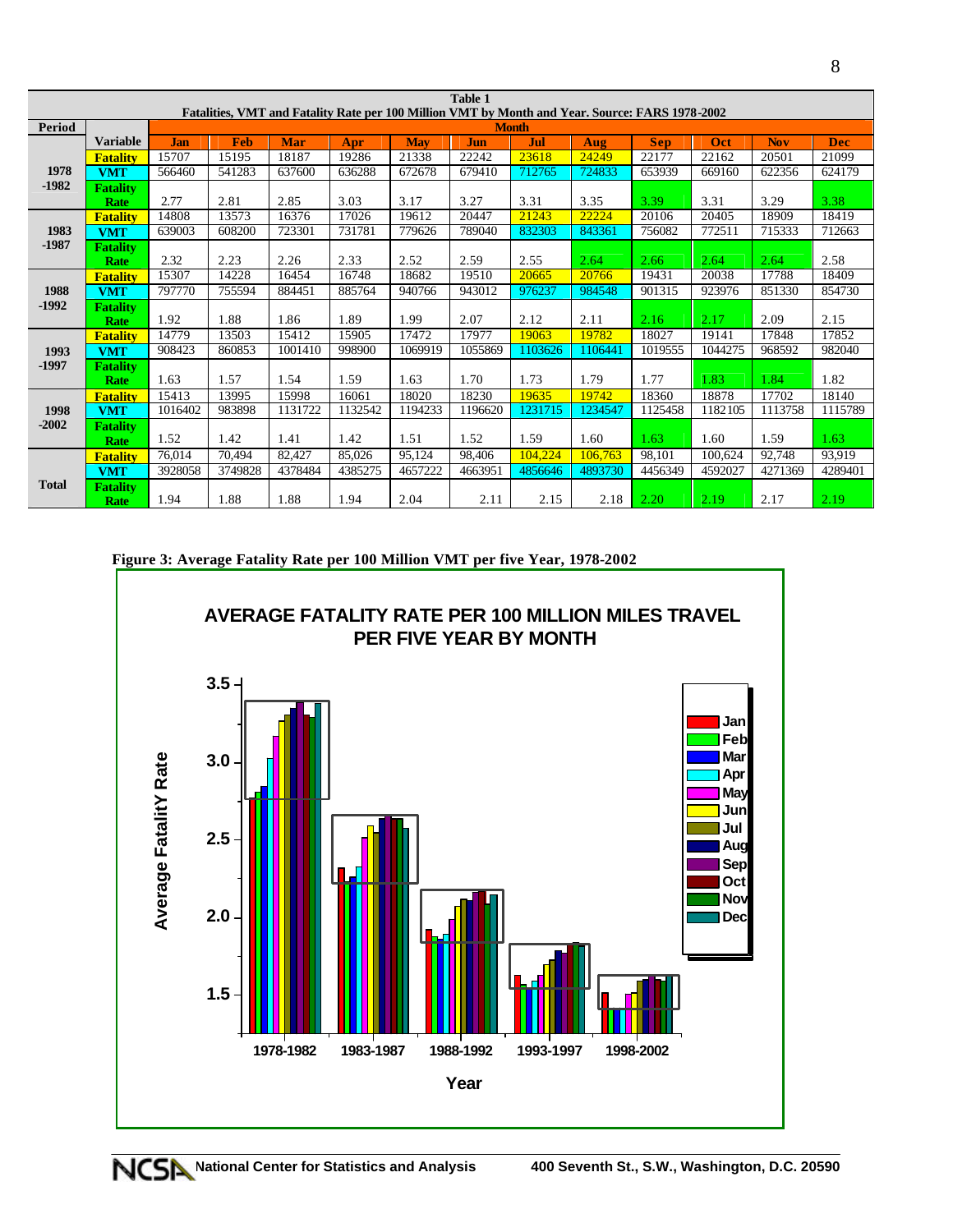#### **4.2 Trend Analysis of Daily Crash Fatalities**

#### **4.2.1 The Days with the Highest Crash Fatalities**

Table 2 shows that the four deadliest days on the road were July 4, July 3, December 23, and December 24, considering all years together from 1978 to 2002. Comparing the separate rankings in 5-year increments over the same period indicates that the overall patterns are similar, but there are some variations of the top ten deadliest days.

- July 4 was either the most deadly day or the second most deadly day for all (5 year time) periods (from 1978 to 2002).
- July 3 was the second highest overall for the entire 25 year period, but was first highest in only one of the 5-year periods. This may be because July 3 was not always part of the July 4 holiday period, i.e., when July 4 was on a Tuesday, Wednesday, or Thursday.
- December 23 was the third highest overall, but varied in ranking in each 5-year increment.

Table 2 also shows that for the top 10 deadliest days, the total number of fatalities in each 5-year period declined continuously, from 9,199 between 1978 and 1982 to 7,168 from 1998 to 2002. Comparing the fatalities between the highest to the lowest days shows that the range (the most deadliest minus the  $10<sup>th</sup>$  deadliest) has been steadily narrowing (i.e., smaller variances), from 235 during the period of 1978 – 1982, to 46 from 1998 to 2002.

| Table 2<br>Days with the Highest Fatalities, 1978-2002 |                               |               |           |               |          |               |                  |               |           |               |              |               |  |
|--------------------------------------------------------|-------------------------------|---------------|-----------|---------------|----------|---------------|------------------|---------------|-----------|---------------|--------------|---------------|--|
| <b>Five Years Period</b>                               |                               |               |           |               |          |               |                  |               |           |               |              |               |  |
|                                                        | 1978-1982                     |               | 1983-1987 |               |          | 1988-1992     | 1993-1997        |               | 1998-2002 |               | <b>Total</b> |               |  |
| <b>Rank</b>                                            | Dav                           | <b>Deaths</b> | Dav       | <b>Deaths</b> | Day      | <b>Deaths</b> | Day              | <b>Deaths</b> | Dav       | <b>Deaths</b> | Day          | <b>Deaths</b> |  |
|                                                        | Jul 4                         | 1085          | Jul 4     | 908           | $Jul$ 4  | 841           | Jul <sub>3</sub> | 776.          | Jan 1     | 739           | Jul 4        | 4320          |  |
| $\overline{2}$                                         | Dec 24                        | 975           | Aug $3$   | 816           | Sep 2    | 790           | $Jul$ 4          | 750.          | Jul 4     | 736           | Jul $3$      | 3898          |  |
| 3                                                      | Dec 23                        | 946           | Aug 9     | 814           | Dec 23   | 786           | Aug $12$         | 719           | Sep 4     | 730           | Dec 23       | 3814          |  |
| $\overline{\mathbf{4}}$                                | Dec 22                        | 926           | Sep 1     | 796           | Aug $18$ | 784           | Aug $13$         | 704           | Jul $3$   | 729           | Dec 24       | 3709          |  |
| 5                                                      | Aug 1                         | 901           | Aug $10$  | 787           | Aug $11$ | 781           | Dec 23           | 702           | Aug 4     | 714           | Dec 22       | 3676          |  |
| 6                                                      | Jul $3$                       | 898           | Aug $2$   | 787           | Jun 23   | 777           | Oct9             | 700           | Jun 30    | 713           | Aug 3        | 3660          |  |
| 7                                                      | Aug $15$                      | 895           | Jun $12$  | 784           | Aug $19$ | 775           | Aug 6            | 699           | Aug $3$   | 708           | Jan 1        | 3653          |  |
| 8                                                      | Dec 21                        | 871           | Aug $16$  | 782           | Jul 1    | 767           | Jul 2            | 690           | Aug 6     | 707           | Sep 1        | 3643          |  |
| 9                                                      | Oct 31                        | 852           | Jul3      | 782           | Oct 7    | 766           | Aug $20$         | 687           | Aug $12$  | 699           | Sep 2        | 3638          |  |
| 10                                                     | Aug $30$                      | 850           | Aug $23$  | 775           | May 27   | 763           | Aug 24           | 685           | Dec 23    | 693           | Aug 4        | 3618          |  |
|                                                        | <b>Source: FARS 1978-2002</b> |               |           |               |          |               |                  |               |           |               |              |               |  |

Examining the total daily fatalities from 1975 to 2002 (Figure 4) illustrates an upward trend from January 1 to July 4, followed by a plateau of high fatalities during the summer period, then a downward trend after September. Also, clearly shown on the plot are a number of outliers, which are associated with high fatality days around the holidays (*e.g.* Independence Day and Christmas Holiday periods). The concave pattern of the daily fatalities is similar as the data were plotted separately in 5-year increments for the period of 1983 to 2002. However, further comparison of these four charts reveals some interesting results: First, the trend band has become flatter in most recent years,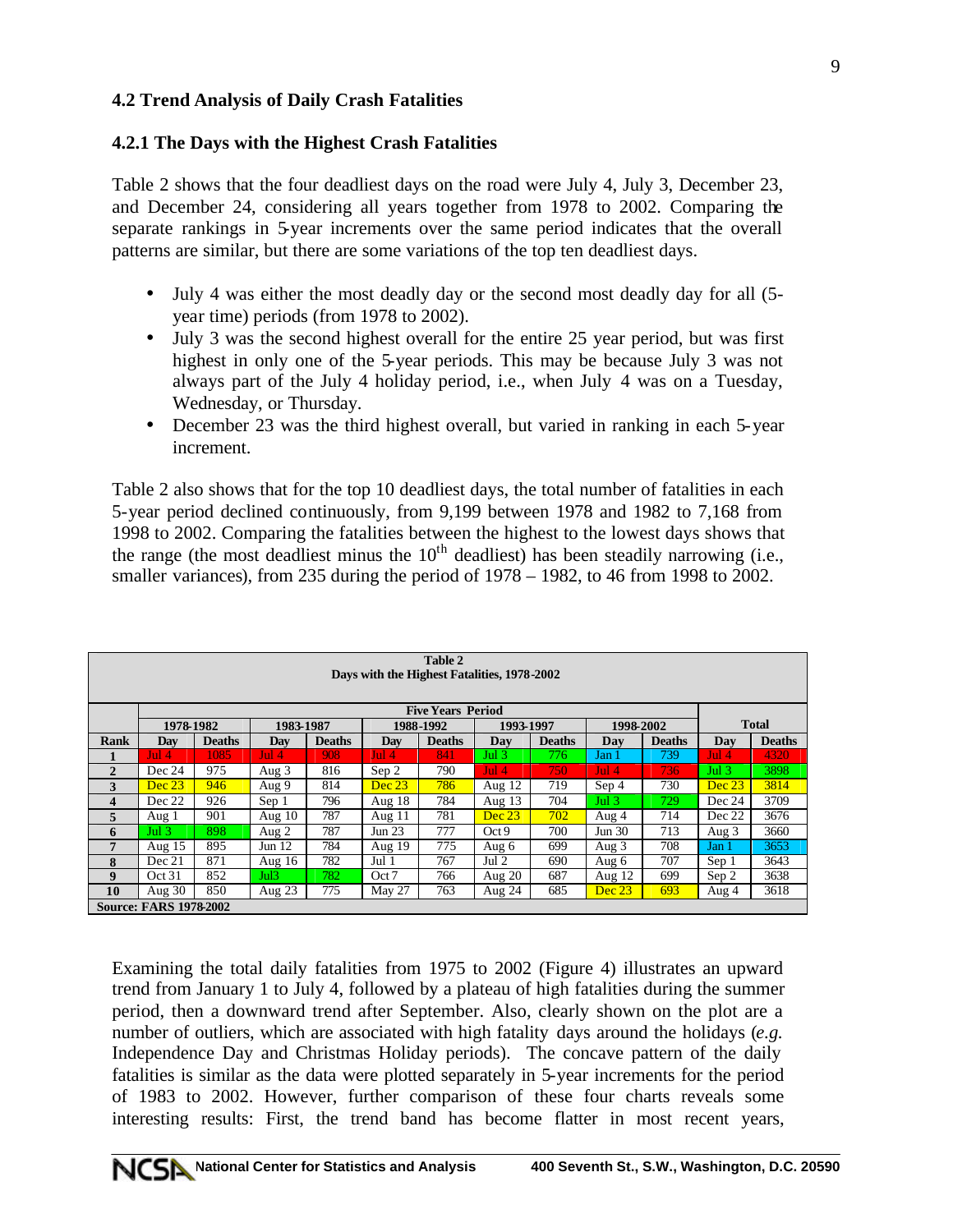suggesting that the seasonal difference has become smaller. Secondly, the width of the band has become narrower, indicating the daily fluctuation has become smaller in recent years. Finally, these plots show that the fatalities during the first three months were of little changes over the years, however, there were large reductions in the daily fatalities during the summer period (the warmer months).

The four deadliest days on the road were also July 4, July 3, December 23, and December 24, considering all years together from 1975 to 2002.

Figure 5 presents the highest and lowest single day fatalities between 1975 and 2003. It shows that there is no significant change in the lowest single day fatalities over the years. Most of those days occurred in first three months of the year and in weekdays (Monday to Tuesday). There is a downward trend in the highest number of fatalities that occurred in a single day. Most of those days fell in Saturday.

If we examine the ratio of the highest single day fatalities to lowest single day fatalities (HLSR), that is, (HLSR)  $_{\text{year}}$  =(Highest single day fatalities)/(Lowest single day fatalities), we can see that the smallest value of HLSR was around three and the highest HLSR was around six over the last 25 years (Figure 6). This quantity can be used as an indication of the variance of the daily crash fatalities for the year.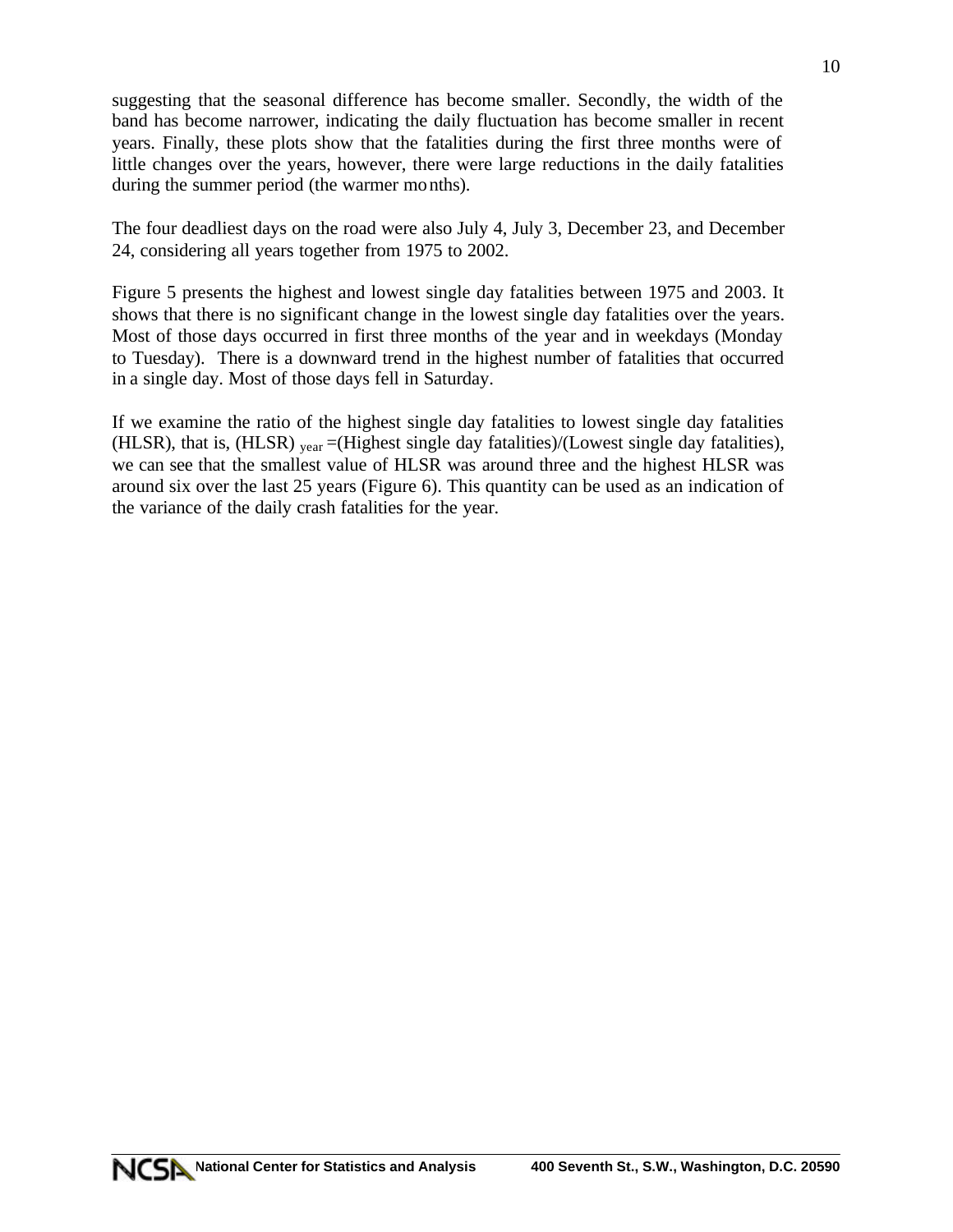

**Source: FARS 1975-2002**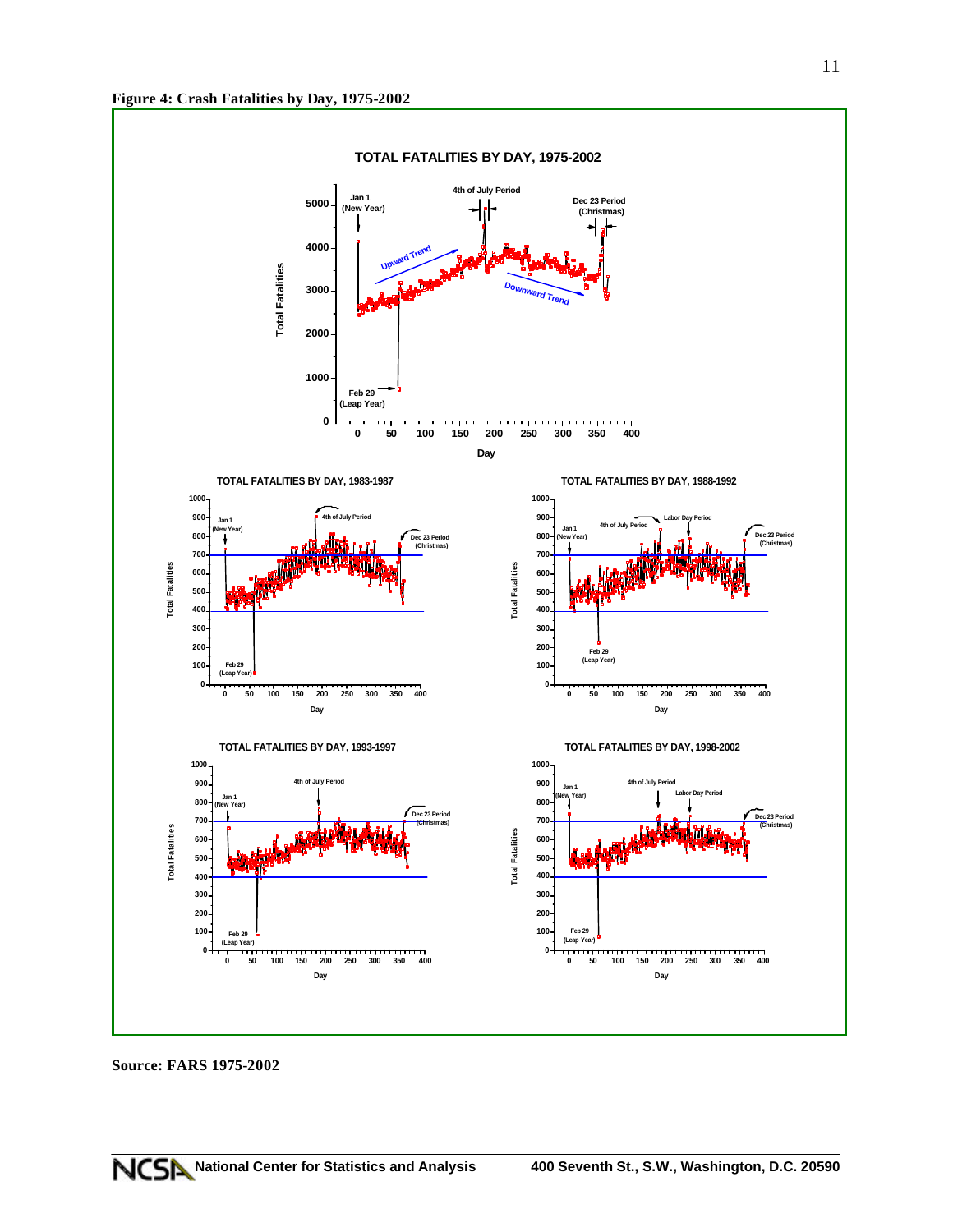

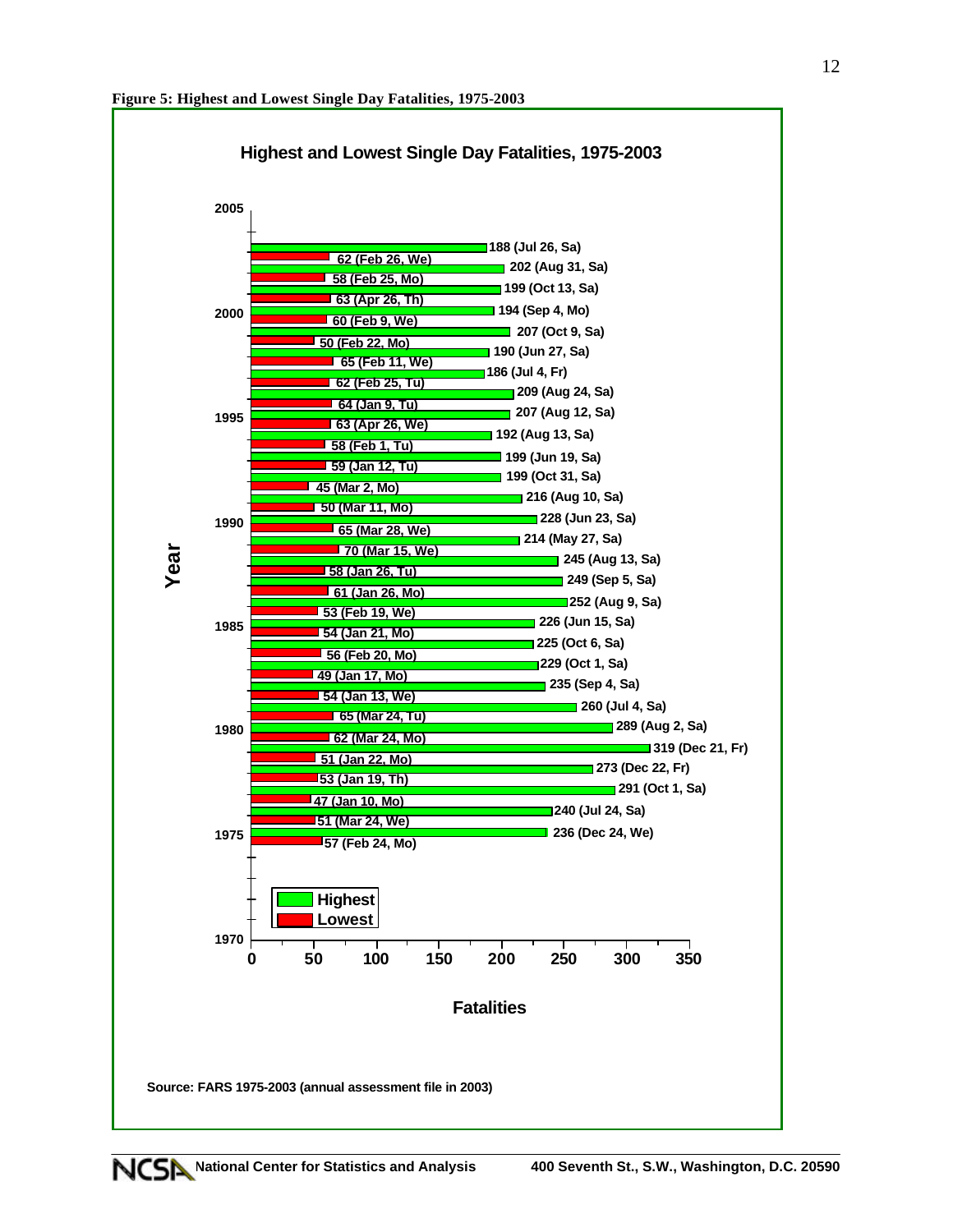

**Figure 6: Ratio of Highest to Lowest Single Day Fatalities (HLSR), 1975-2003**

**Source: FARS 1975-2002**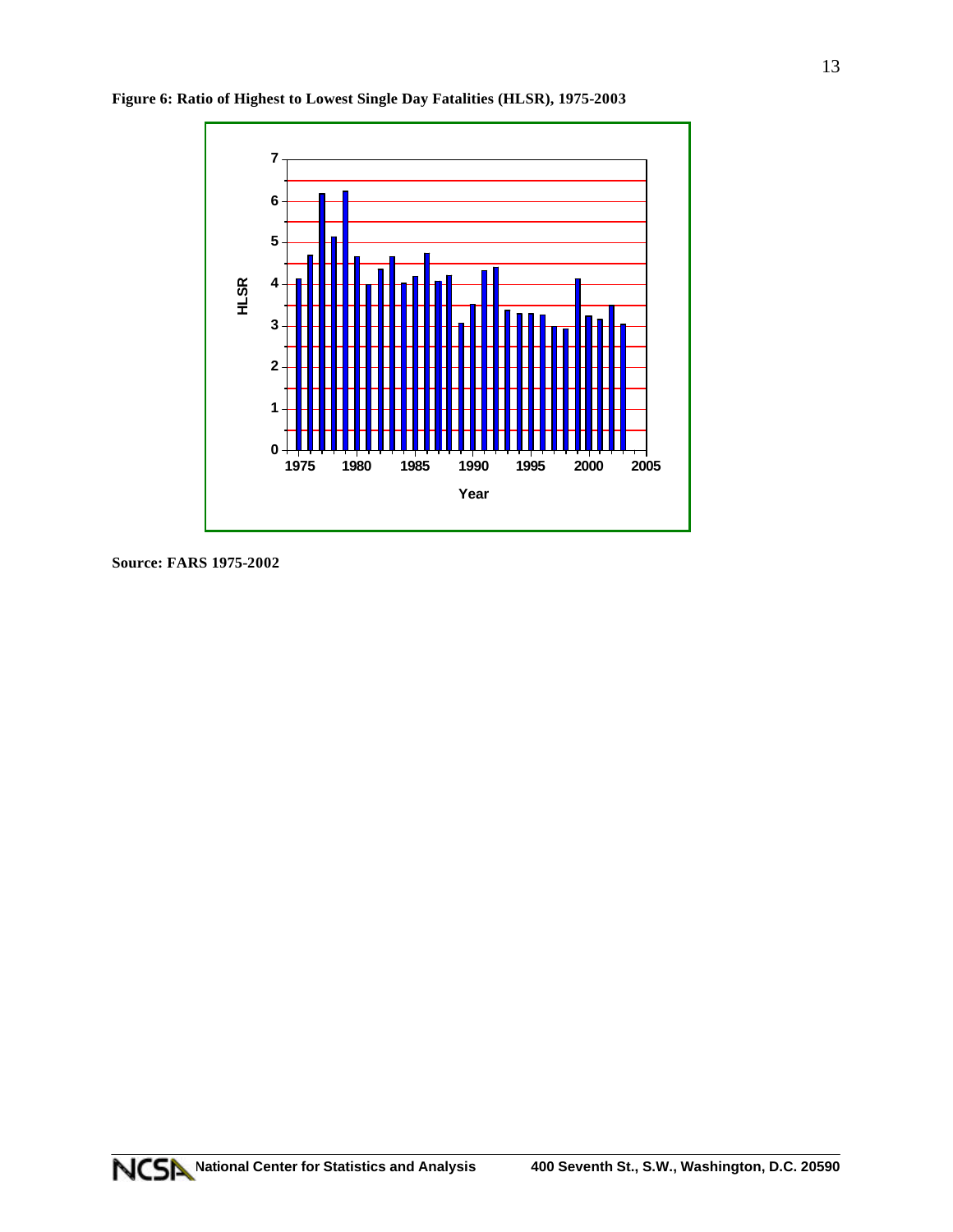#### **4.2.2 The Days with the Highest Pedestrian Fatalities**

Between 1978 and 2002, the three deadliest days for pedestrians were January 1, December 23, and October 31 (Halloween). While these three days (see Table 3) were not always on the top-ten lists as the data were displayed in 5-year increments, January 1 and October 31 had been the top two deadliest days for the recent 10-year period (1993- 2002). All the top-ten deadliest days except January 1 were in the last three months of the year, and more than half of them were in November and December.

The top-ten fatality rankings for pedestrians are different from the rankings for all fatalities. For example, while pedestrian fatalities were relatively high during the July 4 holiday period compared with other summer days, July 4 is not among the top ten most lethal days for pedestrians. This is because the average daily pedestrian fatalities were much higher during the cooler months, as shown in Figure 7. Examining the daily pedestrian fatality plots in Figure 7 reveals an interesting contrast against the plots in Figure 4 - during the period of 1975 to 2002, the daily pedestrian fatalities show a slowly downward trend from January 1 to July 4, then, the trend turns upward. As was the same for the overall fatalities, there are some differences in patterns as the daily pedestrian fatalities were plotted separately in 5-year increments. The width of the band (i.e., the difference between the highest pedestrian fatalities and the lowest pedestrian fatalities) has become narrower in later years, indicating a smaller fluctuation in daily pedestrian fatalities. The plots also show that the trend band shifts down continuously. This means that the total daily pedestrian fatalities decreased from approximately 100 during 1983- 1987 to around 60 during 1998 - 2002.

Note that the three deadliest days for pedestrians were December 23 (753), January 1 (751), and October 31 (715. Halloween), considering all years together from 1975 to 2002.

| Table 3<br>Days with the Highest Pedestrian Fatalities, 1978-2002 |                               |               |                  |               |          |               |           |               |                   |               |                  |               |
|-------------------------------------------------------------------|-------------------------------|---------------|------------------|---------------|----------|---------------|-----------|---------------|-------------------|---------------|------------------|---------------|
|                                                                   | <b>Five Years Period</b>      |               |                  |               |          |               |           |               |                   |               |                  |               |
|                                                                   |                               | 1978-1982     | 1983-1987        |               |          | 1988-1992     | 1993-1997 |               | 1998-2002         |               |                  | <b>Total</b>  |
| <b>Rank</b>                                                       | Dav                           | <b>Deaths</b> | Dav              | <b>Deaths</b> | Dav      | <b>Deaths</b> | Day       | <b>Deaths</b> | Day               | <b>Deaths</b> | Day              | <b>Deaths</b> |
|                                                                   | Dec 22                        | 150           | Nov <sub>2</sub> | 139           | Oct 26   | 141           | Jan 1     | 120           | Jan 1             | 113           | Jan 1            | 539           |
| $\overline{2}$                                                    | Oct 31                        | 146           | Oct4             | 137           | Dec 23   | 135           | Oct 31    | 118           | Oct 31            | 110           | Dec 23           | 498           |
| 3                                                                 | Dec 23                        | 144           | Nov <sub>1</sub> | 137           | Dec 7    | 131           | Nov $19$  | 117           | Nov <sub>29</sub> | 105           | Oct 31           | 489           |
| $\boldsymbol{4}$                                                  | Dec $15$                      | 144           | Dec 22           | 135           | Jan 1    | 131           | Nov 1     | 113           | Dec 20            | 101           | Nov <sub>2</sub> | 462           |
| 5                                                                 | Dec 21                        | 137           | Nov $10$         | 133           | Dec $15$ | 126           | Dec 2     | 110           | Oct $16$          | 101           | Nov $10$         | 455           |
| 6                                                                 | Dec 24                        | 136           | Dec 24           | 132           | Oct 6    | 124           | Dec $13$  | 109           | Oct 13            | 101           | Oct 26           | 451           |
| 7                                                                 | Oct 20                        | 127           | Dec 23           | 132           | Nov $18$ | 120           | Nov $22$  | 108           | Nov <sub>20</sub> | 99            | Dec 20           | 451           |
| 8                                                                 | Dec 12                        | 123           | Dec 10           | 132           | Nov $3$  | 120           | Nov $13$  | 108           | Dec 4             | 99            | Dec 10           | 451           |
| 9                                                                 | Nov $17$                      | 122           | Nov 8            | 130           | Sep 29   | 118           | Dec 20    | 107           | Dec 1             | 98            | Dec 22           | 447           |
| 10                                                                | Dec 6                         | 122           | Oct 18           | 129           | Oct 31   | 117           | Nov 8     | 105           | Dec 8             | 97            | Dec 7            | 440           |
|                                                                   | <b>Source: FARS 1978-2002</b> |               |                  |               |          |               |           |               |                   |               |                  |               |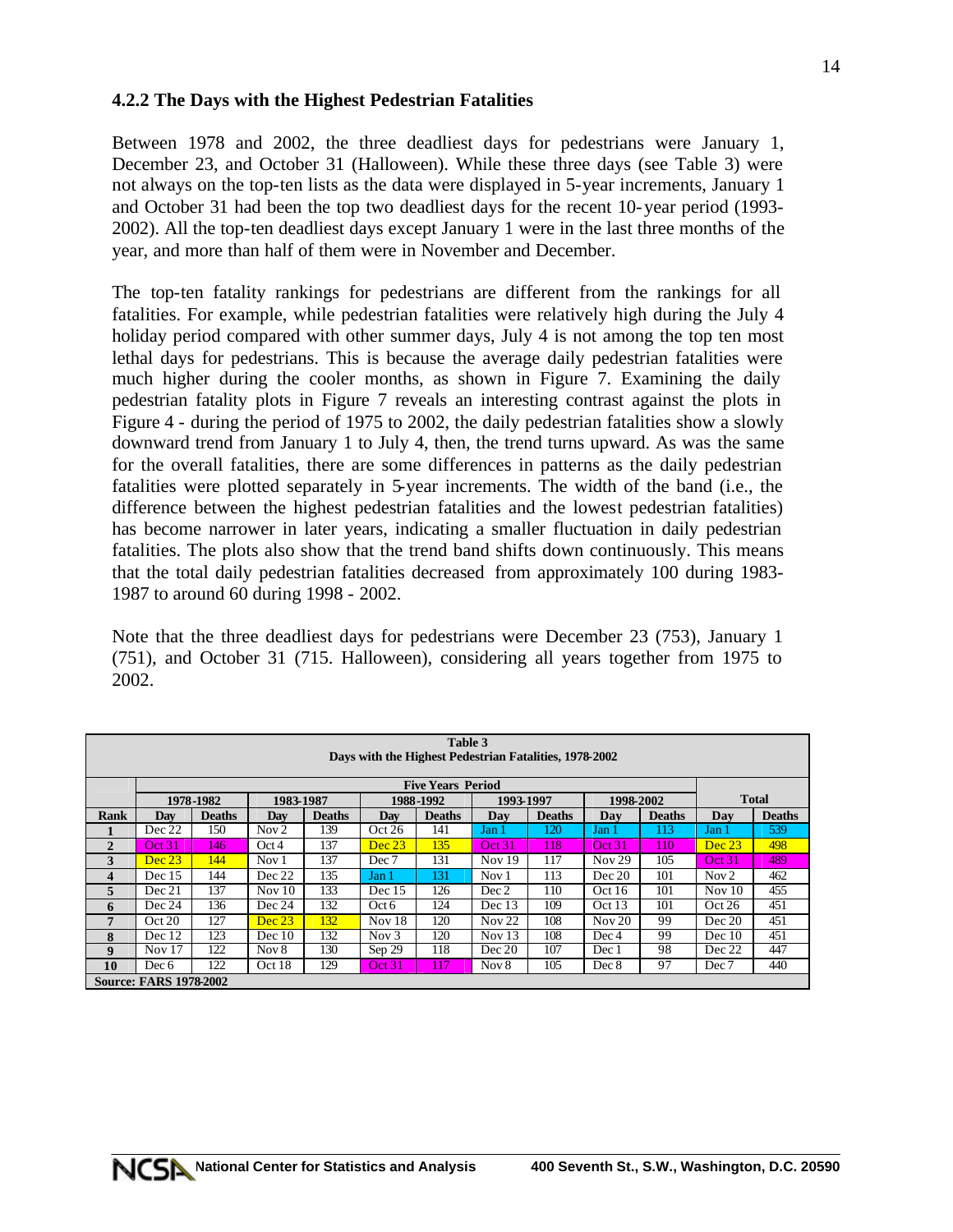

**Source: FARS 1975-2002**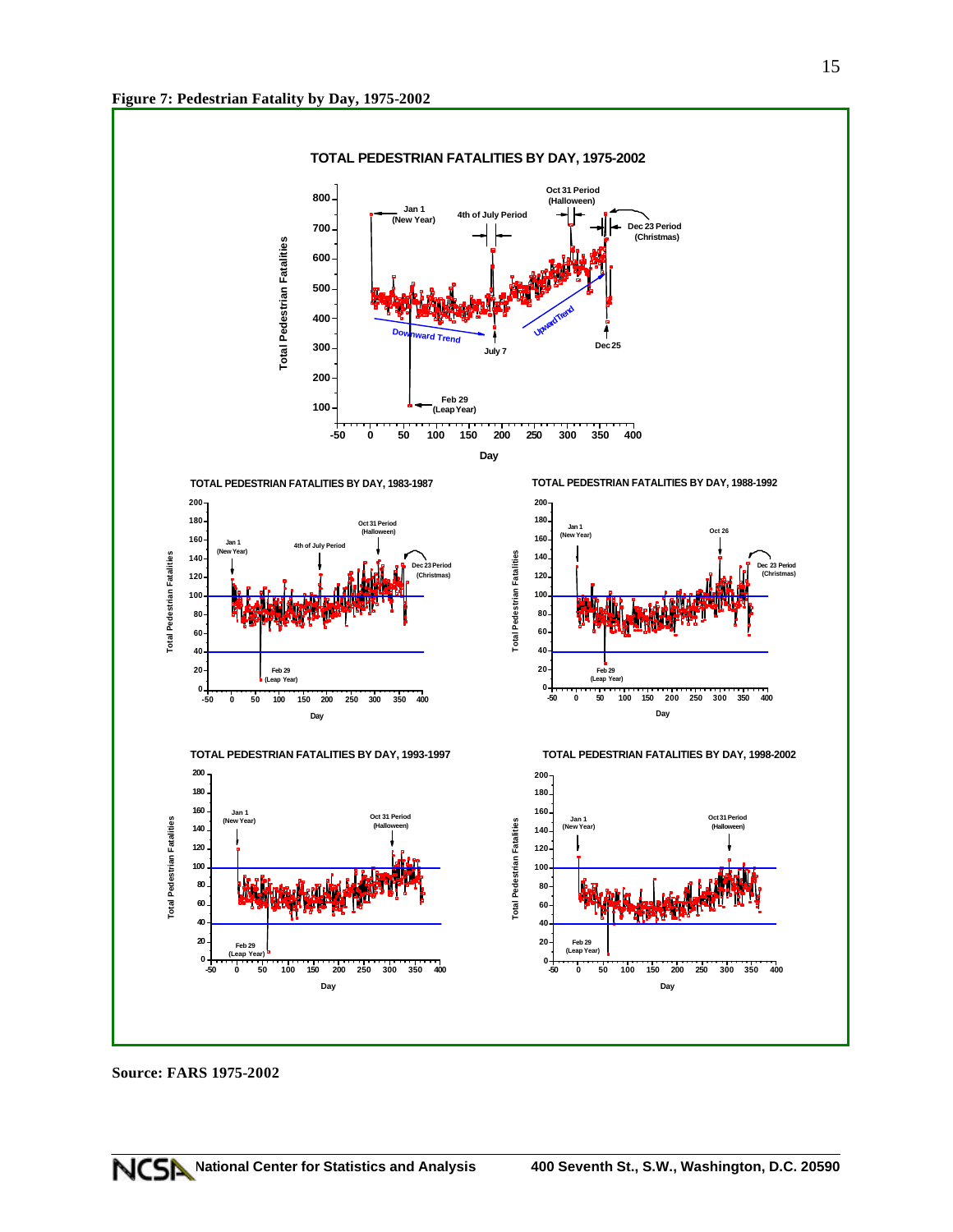### **4.2.3 Occupant Fatalities by Day**

The pedestrian fatality pattern is opposite of the overall fatality pattern. This raises a question about what the daily vehicle occupant fatality pattern looks like. Not surprisingly, since vehicle occupant fatalities comprise eighty percent of all fatalities, the general trend is similar to that for the overall fatalities, where occupant fatalities increased from the beginning of the year, peaked in the summer then came down toward the end of the year (Figure 8). However, the slopes of the upward and downward trends are steeper as would be expected when compared to the overall fatality pattern in Figure 4. The days with the highest vehicle occupant fatalities are highlighted: New Year's, Memorial Day, 4<sup>th</sup> of July, Labor Day, Thanksgiving, and Christmas.





**Source: FARS 1975-2002**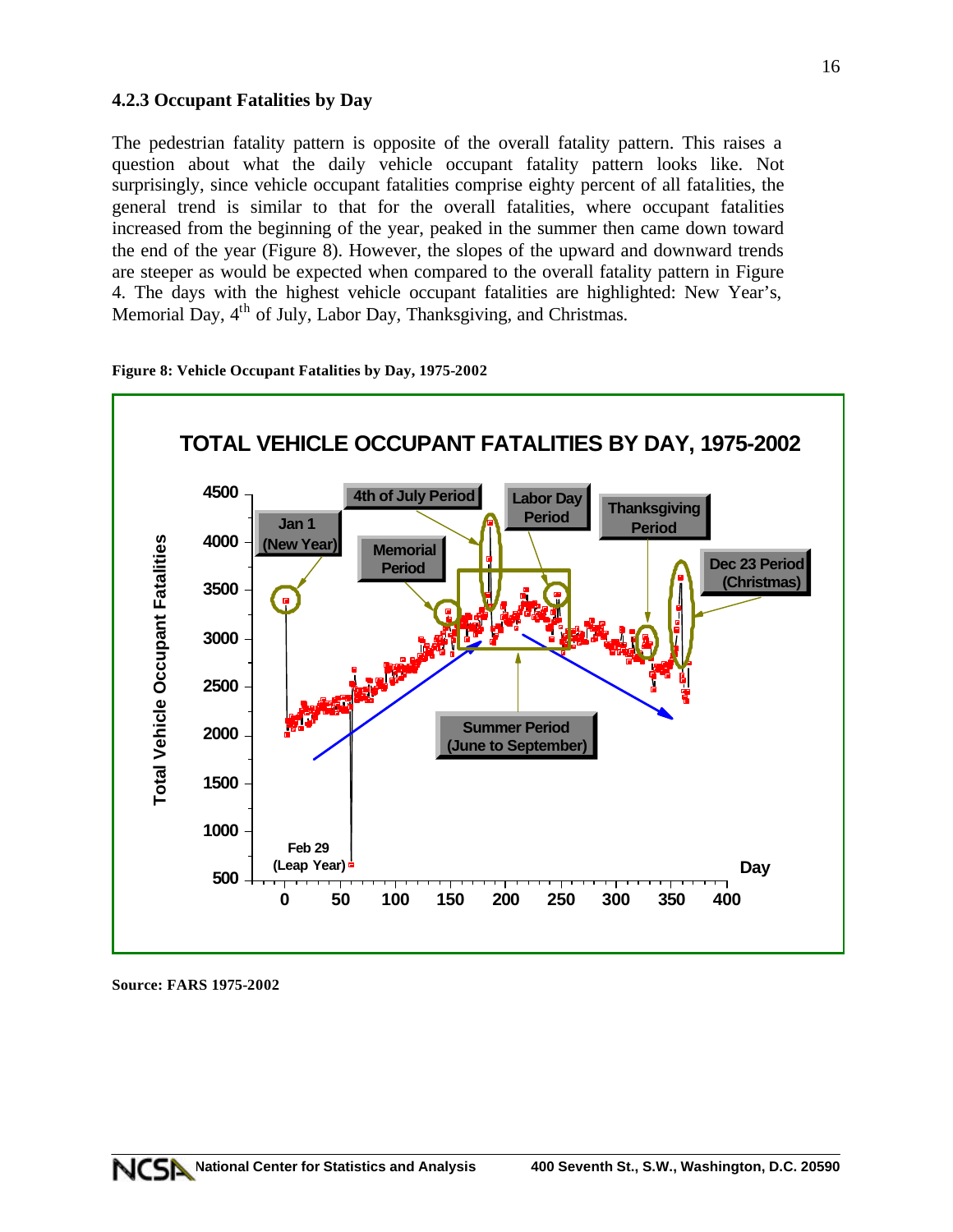#### **4.3 Trend of Crash Fatalities by Day of Week**

Far more fatalities occur on weekends (particularly on Saturdays) than on weekdays ([5] and [8]). Figure 9 presents the average fatalities per day by day of week for the period of 1975 to 2002. There is no large difference in the average daily fatalities among weekdays (Monday to Thursday). On the contrary, there is a relatively large reduction in average daily fatalities on weekends (Friday, Saturday, and Sunday) between 1975 and 1992. These results indicate that the fatality reduction over the last 25 years has mostly occurred on weekends. This phenomenon is even better illustrated by examining the average fatalities per day per five years by day of week, as shown in Table 4 and Figure 10. The five-year average fatalities on weekdays are relatively unchanged since 1978, while the five-year average for fatalities on weekends have decreased steadily since 1978 until the five-year period (1993-1997), at which point the average fatalities plateaued.





**Source: FARS 1975-2002**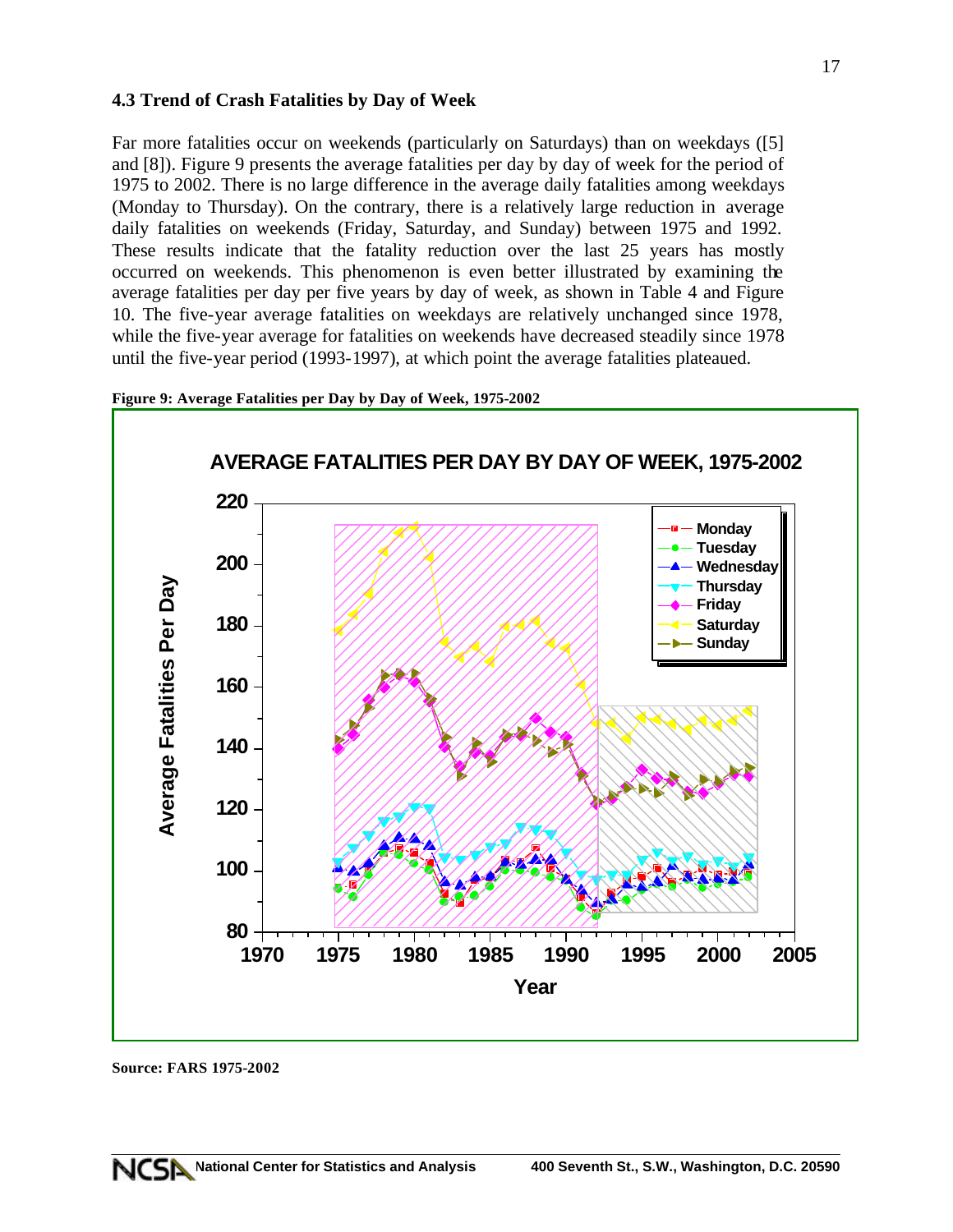| <b>Table 4</b><br><b>Average Fatalities per Day by Day of Week</b> |               |                |           |                 |               |                 |        |  |  |  |  |
|--------------------------------------------------------------------|---------------|----------------|-----------|-----------------|---------------|-----------------|--------|--|--|--|--|
| Day of Week                                                        |               |                |           |                 |               |                 |        |  |  |  |  |
| Period                                                             | <b>Monday</b> | <b>Tuesday</b> | Wednesdav | <b>Thursday</b> | <b>Fridav</b> | <b>Saturday</b> | Sundav |  |  |  |  |
| 1978 - 1982                                                        | 103           | 101            | 107       | 116             | 156           | <b>201</b>      | 159    |  |  |  |  |
| 1983 -1987                                                         | 98            | 96             | 99        | 108             | 140           | 174             | 140    |  |  |  |  |
| 1988 -1992                                                         | 97            | 94             | 97        | 106             | 139           | 168             | 135    |  |  |  |  |
| 1993 -1997                                                         | 97            | 93             | 96        | 102             | 129           | 148             | 127    |  |  |  |  |
| 1998 -2002                                                         | 99            | 96             | 98        | 104             | 129           | 149             | 130    |  |  |  |  |
| <b>Total</b>                                                       | 99            | 96             | 100       | 107             | 138           | 168             | 138    |  |  |  |  |
| <b>Source: FARS 1978-2002</b>                                      |               |                |           |                 |               |                 |        |  |  |  |  |

 **AVERAGE FATALITIES PER DAY BY DAY OF WEEK 200 180 Average Fatalities 160 Average Fatalities 140 Monday Tuesday 120 Wednesda Thursday Friday 100 Saturday Sunday 80 60 40 20 0 1978-1982 1983-1987 1988-1992 1993-1997 1998-2002 Year**

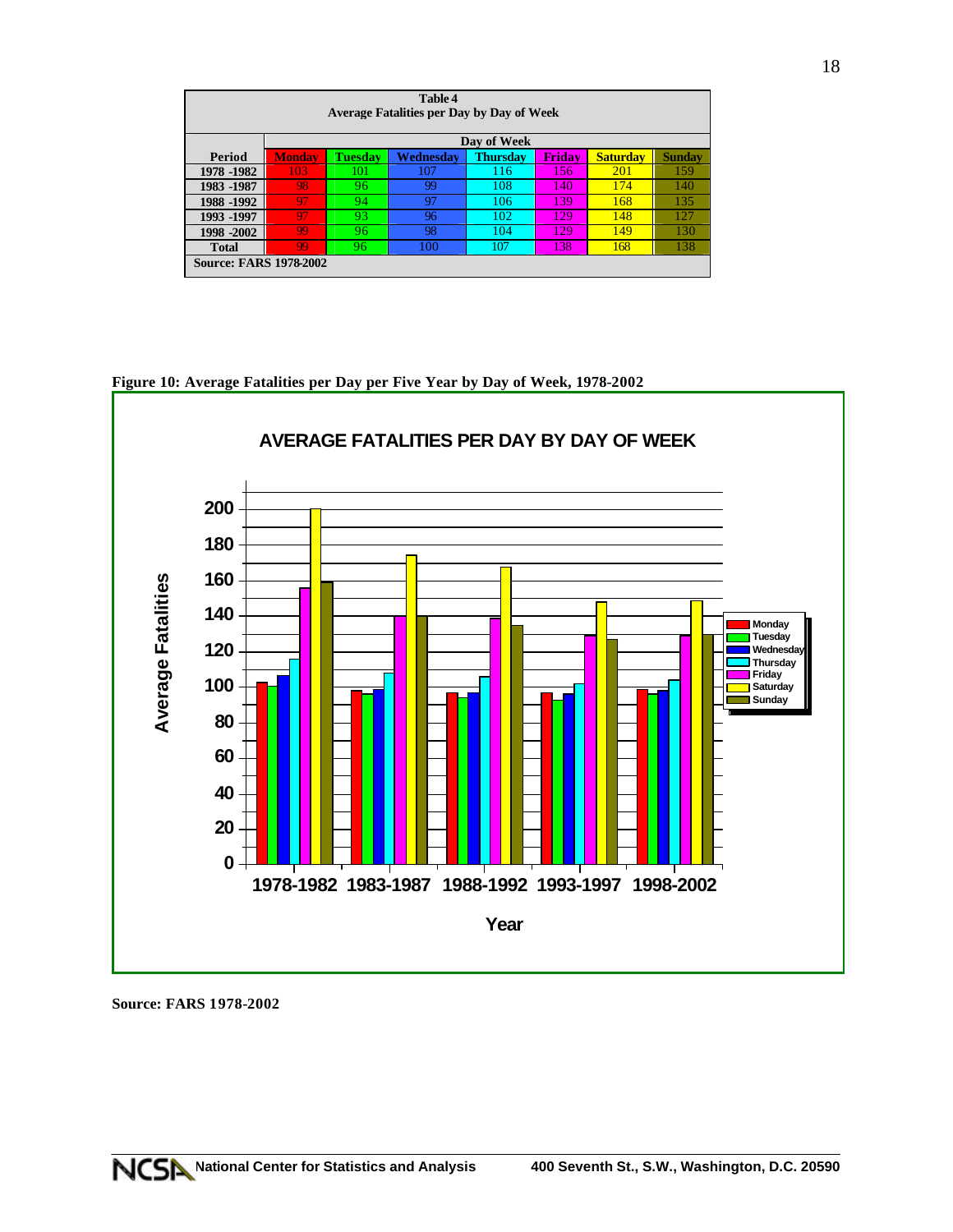### **5. Summary and Conclusions**

The trends and patterns of highway traffic crash fatalities by month, day, and day of week between 1975 and 2002 were examined in this report. The trends and patterns in monthly and daily traffic crash fatalities vary significantly, depending on the particular month, day, and day of week.

Monthly fatalities and VMTs increase steadily from the lowest points in January and February, peak in July and August, then gradually decrease in the later months of the year. Monthly fatality rates per 100 million VMT steadily increase from the lowest points in February and March, and peak in the last quarter of the year.

The four deadliest days on the road were July 4, July 3, December 23, and December 24, considering all years together from 1975 to 2002. Total daily fatalities over the period of 1975 to 2002 clearly illustrates an upward trend from January 1 to July 4, followed by a plateau of high fatalities during the summer period, then a downward trend after September. There are a number of outliers, which are associated with high fatality days. Studies also show that there is no significant change in the lowest number of fatalities in a single day over the years. However, there is a downward trend in the highest number of fatalities in a single day.

During the period of 1975 to 2002, the three deadliest days for pedestrians were December 23, January 1, and October 31 (there were higher childhood pedestrian deaths during Halloween [9]). During the period of 1975 to 2002, the daily pedestrian fatalities show a slow downward trend from January 1 to July 4, then, the trend turns upward.

There is no large difference in the average daily fatalities among weekdays (Monday to Thursday). However, there is a relatively large reduction in average daily fatalities on weekends (Friday, Saturday, and Sunday) between 1975 and 1992. Results indicate that the fatality reduction over the last 25 years has mostly occurred on weekends.

Finally, we should point out that this report intended to present an analysis on the overall trend and pattern of highway fatalities by month, day, and day of week in motor vehicle crashes for the period 1975-2002. We did not examine factors, such as the changes in economic activity, traffic volume, weather, alcohol use, restraint use, vehicle design and safety equipment, roadway design, laws and rules, seasonality, policy, public informing and education, emergency medical services (EMS), etc., which have definitely affected the crash outcomes and hence the trend and pattern of crash fatalities over the past years. For instance, fatalities in crashes that involve one or more impaired drivers appear to increase significantly during holiday periods [10, 11, 7]. Additional analyses might also investigate why there are more pedestrian fatalities during the colder months of the year or whether there are variations by geographic region of the country by season.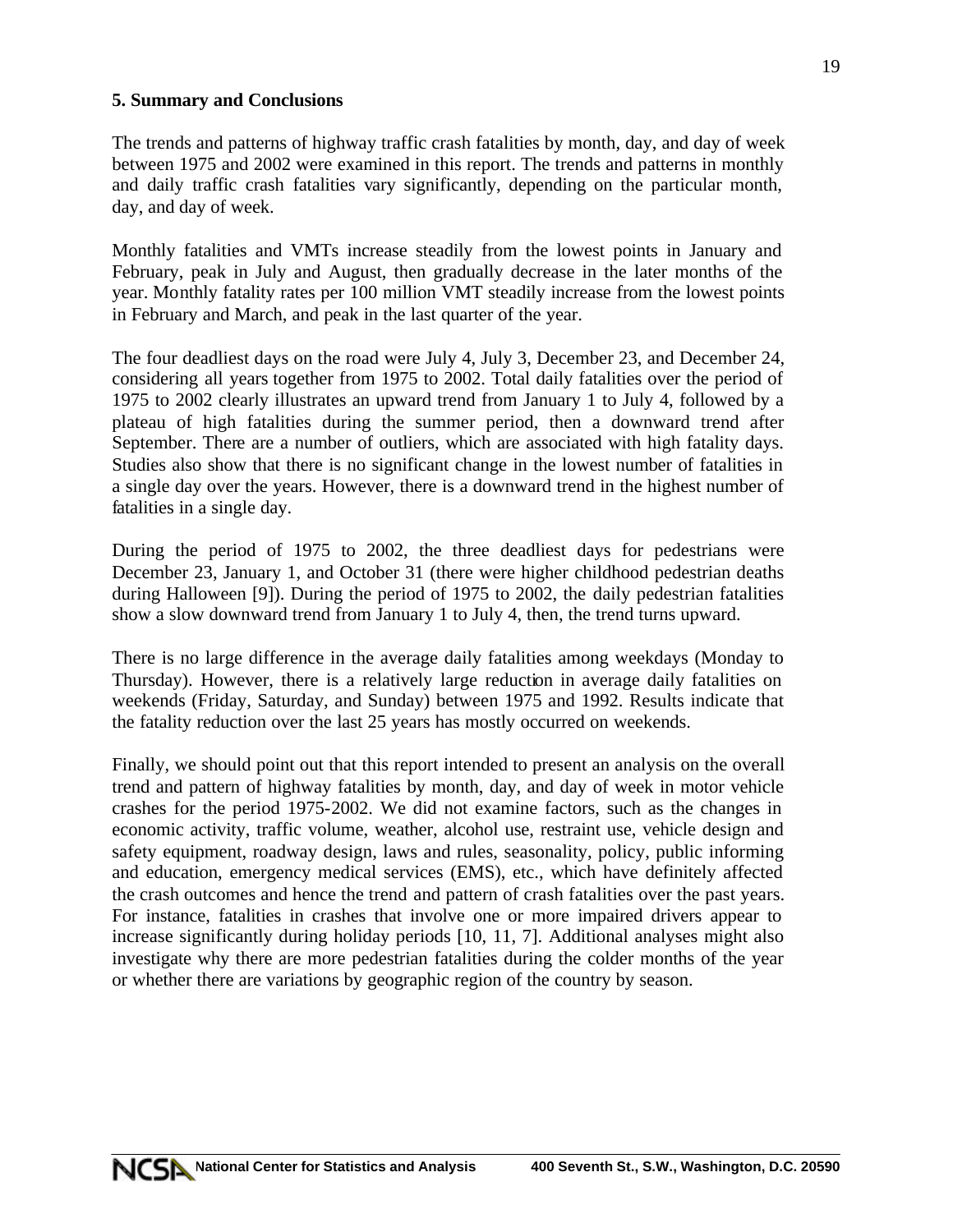# **6. References**

[1] U.S. Department of Transportation, National Highway Traffic Safety Administration, National Center for Statistics and Analysis, <<*Traffic Safety Facts 2002*>>.

[2] Cejun Liu and Chou-Lin Chen, *Time Series Analysis and Forecast of Crash Fatalities during Six Holiday Periods,* U.S. Department of Transportation, National Highway Traffic Safety Administration (NHTSA), National Center for Statistics and Analysis, Research Note DOT-HS- 809-718. March 2004.

[3] Cejun Liu and Chou-Lin Chen, *Forecasts of Crash Fatalities during Summer Holiday Periods in 2004,* U.S. Department of Transportation, National Highway Traffic Safety Administration (NHTSA), National Center for Statistics and Analysis, Research Note DOT-HS- 809-736. May 2004.

[4] Insurance Institute For Highway Safety, *More Crash Deaths Occur On 4th of July Than Any Other Day; July 3 is 2nd Worst*, News Release, July 2004.

[5] Insurance Institute For Highway Safety, *4 th of July is the Day with the Most Crash Deaths*, Status Report, Vol. 39, No. 6, July 2004.

[6] The Washington Post, *Any Saturday on Highways Ranks Close to Deadly Holidays*, June 30, 2004.

[7] C. M. Farmer and A. F. Williams, *Temporal factors in motor vehicle crash deaths*, Injury Prevention, 11:18, 2005.

[8] Ezio C. Cerrelli, *Trends in daily Traffic Fatalities, 1975-1995*, U.S. Department of Transportation, National Highway Traffic Safety Administration (NHTSA), National Center for Statistics and Analysis, Research Note, August 1996.

[9] Centers for Disease Control and Prevention (CDC), *Childhood pedestrian deaths during Halloween - US 1975-1996*. MMWR, 46: 987, 1997

[10] Centers for Disease Control and Prevention (CDC), *Annual and New Year's Day alcohol-related traffic fatalities - US 1982-1990*. MMWR, 40: 821, 1991.

[11] Crash•Stats, *Fatalities Related to Impaired Driving during the Christmas and New Year's Day Holiday Periods*, U.S. Department of Transportation, National Highway Traffic Safety Administration (NHTSA), National Center for Statistics and Analysis, DOT-HS-809-824, December 2004.